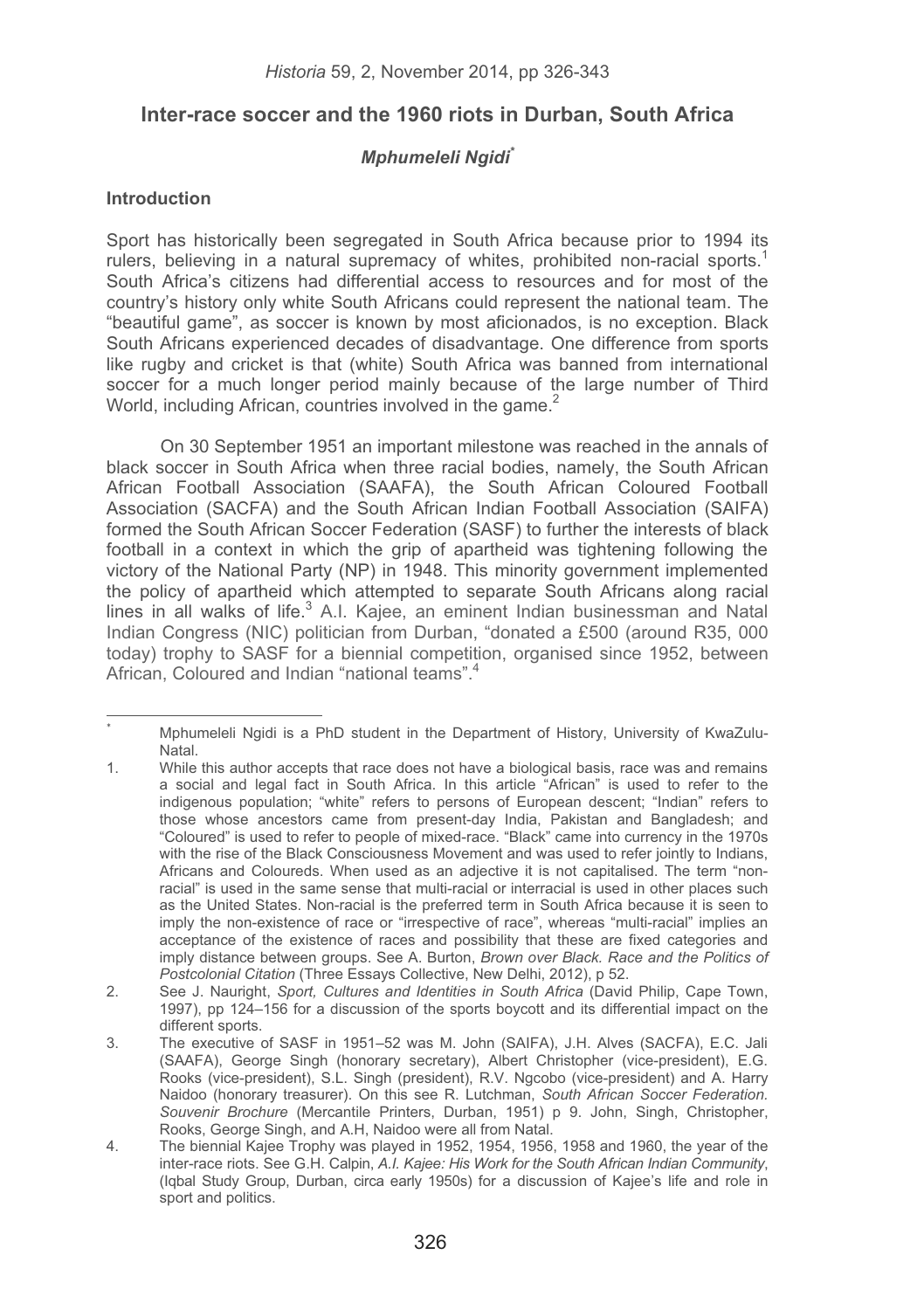The tournament was enormously popular, with a record number of spectators attending. However, the popularity of the SASF matches ended cheerlessly in 1960 when a racial fracas took place at a soccer match between supporters of the "national" Indian and African teams at Curries Fountain in Durban. Matches organised under the SASF "heightened the interest of administrators and fired them with a desire to explore further fields" such as attempts to gain international recognition for the SASF as well as, in subsequent years, an attempt to remove "race" from SASF competitions and matches which were organised nationally rather than on a provincial basis.<sup>5</sup> Bernard Magubane, a sociologist writing at the time, noted that the removal of racially divided matches would "obviate any colour feeling that racially organised matches" caused among soccer followers.<sup>6</sup> This implies that the holding of racialised matches was not helping to improve relations between Indians, Africans, and Coloureds.

The infamous 1960 riots were not one of the deadliest football stampedes in South African soccer history in terms of lives lost, such as the 2001 Ellis Park stampede or the 1991 Orkney stadium disaster, two of the worst sporting disasters in South Africa, but it remains one of the darkest days in the annals of the country's sporting history. This is in part because of the racial and political connotations attached to the riots, $7$  and in part because the riots had a great impact on the course of soccer history in South Africa. While these riots were a significant moment in South Africa's sporting history, both because of the events themselves but also because they facilitated non-racial sport, this event has received little attention and has barely been chronicled. Some of the major works on South African sport, including those by Archer and Bouillion, Nauright, Booth, Jarvis and even Alegi, whose focus is solely on soccer, barely mention this tournament or give close attention to the riots and their aftermath. Nauright mentions the formation of SASF but not the tournament; Booth and Archer and Bouillon likewise mention SASF but get their dates on its formation wrong. While Alegi does mention some of the matches and players he does not discuss the riots in any significant way. $8$ 

This article discusses the formation of SASF at a crucial juncture in South Africa's political history, the Kajee Trophy tournament, the events on the day of the riots and their aftermath. It relies largely on contemporary newspaper reports in *The Leader*, *The Graphic*, *New Age* and *Ilanga Lase Natali*. These sources suffice for the purpose of this paper because the newspapers focused extensively on sport during that period and debated the various issues with great passion and insight. They also captured the feelings of activists and administrators at the time. Some of

<sup>5.</sup> B. Magubane, "Sports and Politics in an Urban African Community: A Case Study of African Voluntary Organizations", MSoc Science dissertation, University of Natal, 1963, p 79.

<sup>6.</sup> Magubane, "Sports and Politics", p 79.

<sup>7.</sup> On 11 April 2001, 43 people were killed and 250 injured during a stampede at a football match at Ellis Park Stadium between Kaizer Chiefs and Orlando Pirates. In 1991, 42 people were killed at Orkney during another match between Pirates and Chiefs. These are South Africa's best supported and most popular teams and in both instances the cause was overcrowding because the number of spectators exceeded the capacity of the ground. See P. Alegi, "'Like Cows Driven to a Dip': The 2001 Ellis Park Stadium Disaster in South Africa", in P. Darby, M. Johnes and G. Mellor (eds), *Soccer and Disaster: International Perspectives* (Taylor & Francis, Oxford, 2005), pp 109–123.

<sup>8.</sup> R. Archer and A. Bouillon, *The South African Game: Sport and Racism* (Zed Press, London, 1982), p 100; D. Booth, *The Race Game: Sport and Politics in South Africa* (Frank Cass, London, 1998), p 115; Nauright, *Sport, Cultures and Identities,* p 118; P. Alegi, *Laduma! Soccer, Politics and Society in South Africa* (University of KwaZulu-Natal Press, Scottsville, 2004) pp 107–109.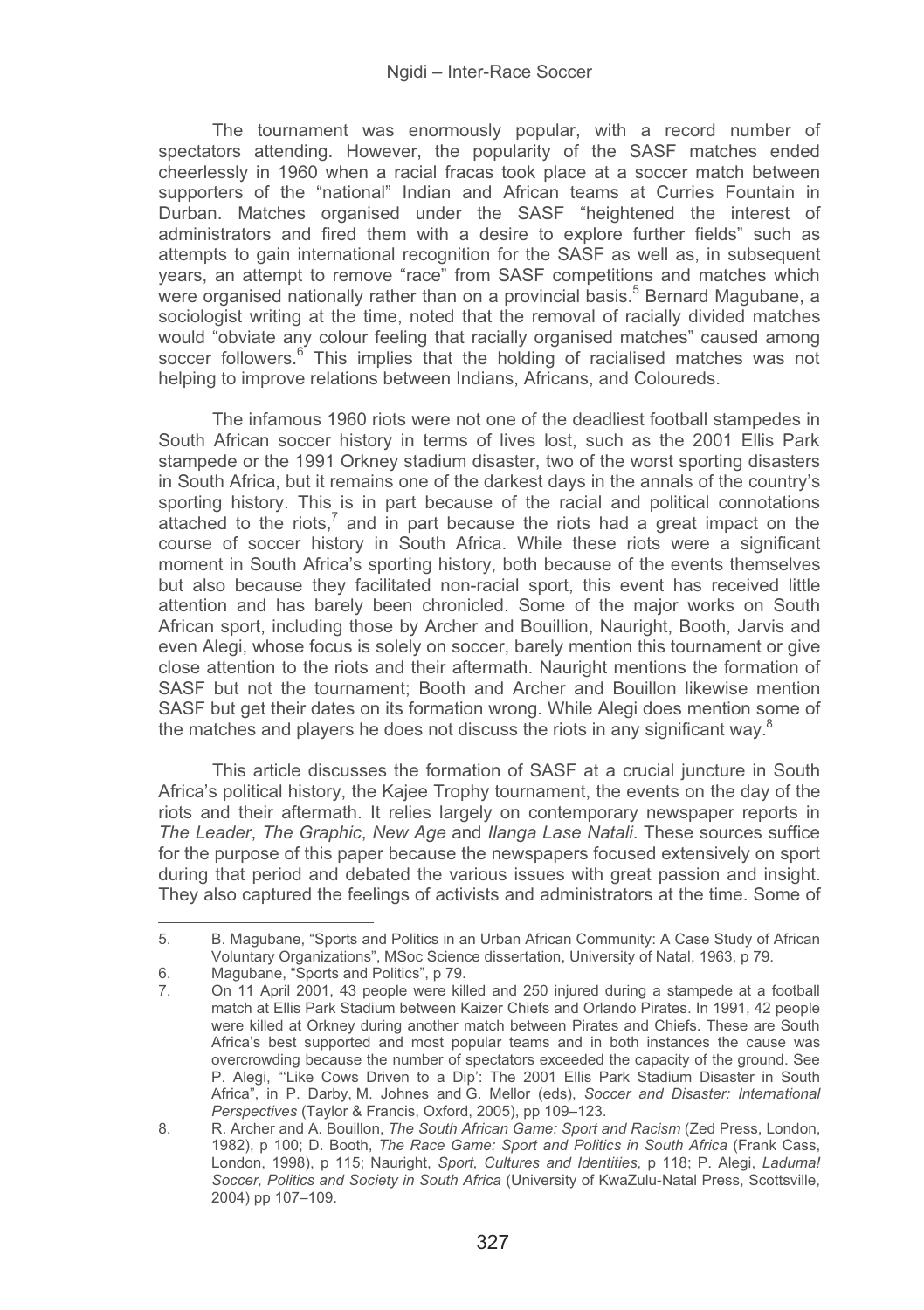these individuals are still alive, such as Ronnie Govender, but in light of problems associated with memory and oral history as a methodology,<sup>9</sup> indispensable and invaluable as it is for the history of the recent past, for the purposes of this study, those additional sources were not deemed necessary as we do have the opinions and feelings of individuals as the events were unfolding. Given the fact that virtually nothing is available on this tournament and the riots, this narrative makes a valuable contribution to the historiography of sports history in South Africa and provides a platform for more detailed analyses of this period.

# **The South African Soccer Federation (SASF) and non-racialism**

The history of soccer in South Africa is complex with a myriad of teams and associations formed. Nauright provides a good overview. He points out that there were African and Indian clubs in Durban by the 1880s. Associations took longer to develop and were mostly projects of the educated elite. The Johannesburg Bantu Football Association was formed in 1929; the Orange Free State Bantu Football Association was formed in 1930; and the Natal Bantu Football Association in 1931. A split in Johannesburg saw the formation of a Johannesburg African Football Association (JAFA) in 1932; and a South African African Football Association (SAAFA) was formed in 1930. Indians and Coloureds formed their own local, provincial and national organisations. There was a great deal invested in such associations which made officials reluctant to give up their positions in mergers. As Nauright points out:

Sport and political organisations have bestowed the greatest prestige within local and national communities. The opportunity to become a sport official provided one of the few avenues for political and administrative achievement for educated Blacks. Additionally, patronage or ownership of leading local clubs provided a chance for men to gain substantial reputations and importance … Prestige was not the only benefit soccer officials received from being involved in administration. [Some] were known to have made a large portion of their personal wealth through sports and sports promotion.<sup>10</sup>

This must be kept in mind during this discussion because it explains the reluctance of some officials to give up their positions. The SASF was formed in Durban on 30 September 1951. Around 46 000 members of the three national Indian, African and Coloured associations affiliated to the SASF whose constitution did not bar anyone from membership on the basis of race, class, ethnicity, or language. The formation of SASF was important. It was, as Koonyaditse tells us, "the only truly multiracial football organisation that openly challenged apartheid principles" and sought, albeit unsuccessfully for decades, for Federation of International Football Association (FIFA) recognition.<sup>11</sup> SASF was "formed to coordinate the work of the provincial boards" and as from 1952, it organised the Kajee Trophy where "national teams", "organised along racial lines, competed for the Kaiee trophy".<sup>12</sup> These games drew "large mixed race crowds for the matches in Johannesburg, Durban and Cape Town".<sup>13</sup> In the early 1950s, soccer matches in

-

<sup>9.</sup> See L. Abrams, *Oral History Theory* (Routledge, London, 2010), pp 78–105.

<sup>-</sup>----10. Nauright, *Sport, Cultures and Identities*, pp 110–111.

<sup>11.</sup> O.A. Koonyaditse, *The Politics of South African Football* (African Perspectives Publishing, Johannesburg, 2010), p. 35. The first attempt to fight for FIFA affiliation by SASF was led by George Singh, an Indian lawyer from Durban, in 1955. Many other recognition attempts followed for decades up until the South African Football Association (SAFA) gained recognition in 1991 after the dismantling of apartheid.

<sup>12.</sup> Magubane, "Sports and Politics", p 79.<br>13. Alegi. *Laduma!* p 88.

<sup>13.</sup> Alegi, *Laduma!* p 88.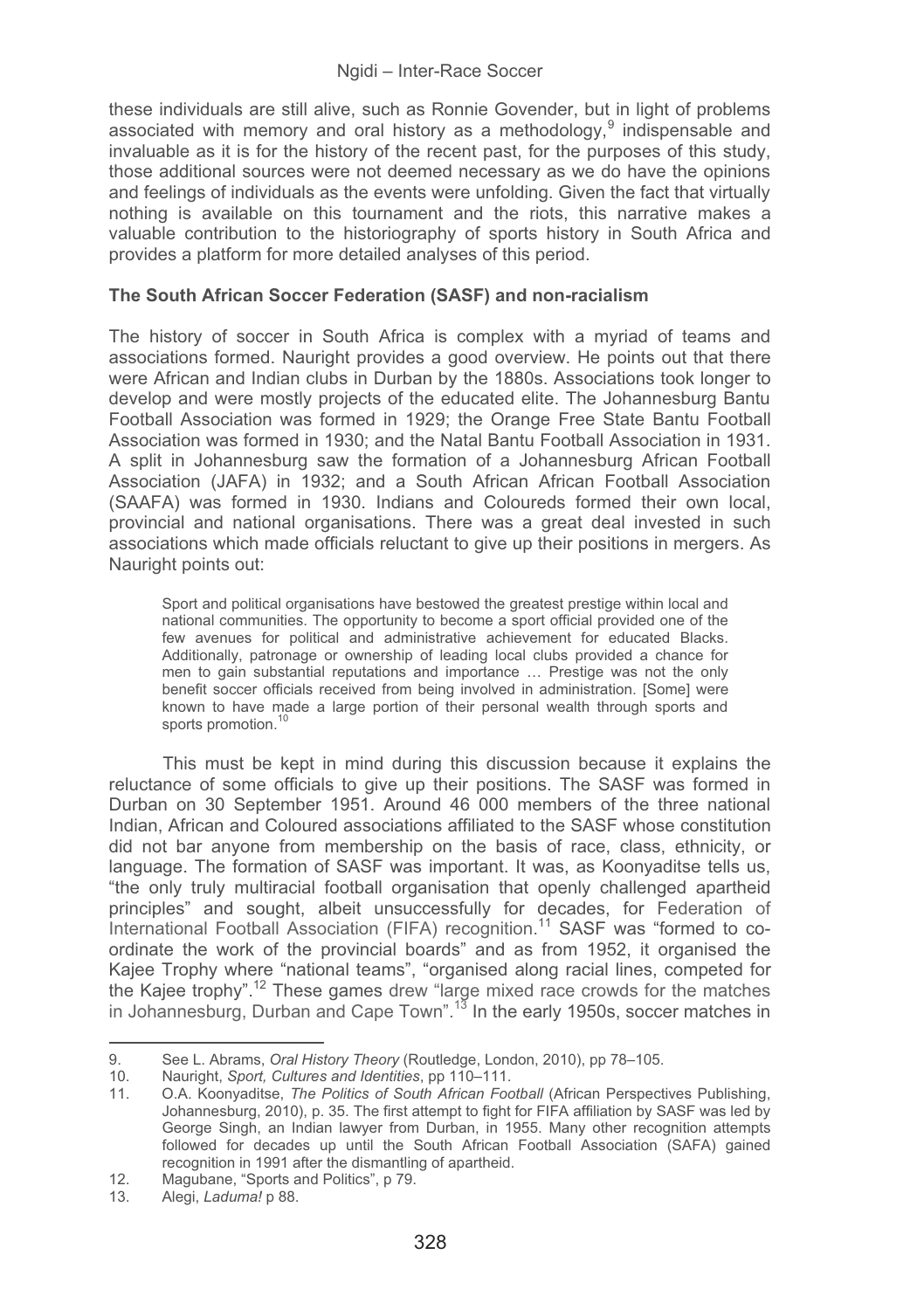Durban and Johannesburg attracted crowds that grew from between 5 000 and 10 000 at the beginning of the decade to between 20 000 and 25 000 spectators by the end of the decade.<sup>14</sup> But organising racially based national teams to advance non-racialism was paradoxical and the incongruity of this endeavour resulted in tension towards the end of the 1950s.

The origin of the SASF dates back to 1948 when A.J. Albertyn, vicepresident of the South African Coloured Football Association (SACFA) travelled from Cape Town to meet with African SAAFA officials in Johannesburg.<sup>15</sup> A friendly match between Africans and Coloureds, won by the latter, was well received by the public. Indians were not involved in these discussions because the SAIFA had not formulated a position on football unity across racial lines. Indians were also absent from a follow-up meeting in Cape Town in May 1950, where a decision was taken to form a federation and D.R. Twala, who was also a member of the ANC Youth League, was appointed pro-tem president and A.J. Albertyn pro-tem secretary. A rematch between the African and Coloured teams was won once again by the Coloureds.

Following this meeting, Albertyn and Twala made overtures to Indian officials who agreed to participate in the proposed federation and a meeting was held in Johannesburg in March 1951 to discuss the way forward.<sup>16</sup> Agreement was reached in principle and the federation was formalised in Durban on 30 September 1951 when the first executive was elected.<sup>17</sup> The Bantu Football Association, with around 20 000 members across the country, refused to join the SASF.<sup>18</sup> This pointed to deeply entrenched notions of race and the difficulty of breaking down these barriers as well as the fact that certain officials had entrenched privileges that they wished to protect. The formation of the SASF meant that there were now two national soccer bodies in the country; the other was the Football Association of South Africa (FASA) which served white South Africans.

S. "Bobby" Harrypersadh, sports editor of *The Leader*, an ethnic newspaper formed in 1941 to serve the Indian community, expressed the hope that unity might lead to international participation and that "we shall then be able to show the world what equality of opportunity  $-$  as ably demonstrated by the sporting achievements of the West Indies and the US Negroes at the Olympics – can produce".19 In extending his congratulations to the federation, the Reverend Bernard Sigamoney, a Transvaal based Indian sports official and former trade unionist, delivered a powerful message on the power of sport:

----------------------------

---------------------

18. Alegi, *Laduma!* p 107.

<sup>-</sup>---------14. Alegi, *Laduma!* p 88.

<sup>15.</sup> Among the SAAFA officials who supported the formation idea was Dan Twala, popularly known as "Dan Dan Orange" because of his practice of rewarding players with oranges rather than money in times of scarcity. Twala, who had started the Moroka-Baloyi Cup competition in 1938, was instrumental in forming the Inter-Race Soccer Board, which regulated interracial friendly matches. A friendly match between associations was organized to coincide with the official formation of SASF. See Koonyaditse, *The Politics of South African Football*, p 36.

<sup>16.</sup> S.L. Singh, Reverend B. Sigamoney, William Ernest and Bob Pavadai represented Indians; H.C. Maggott, H.J. Lamb, J.A. van Harte and J. Barnard represented Coloureds; and F.J. Moidibedi, H.H. Zibi and L.C. Koza represented Africans. Twala and Albertyn attended in their capacity as president and vice-president respectively. See S.L. Singh, "Federation and its Future", in Lutchman, *SASF Souvenir Brochure*, p 13.

<sup>17.</sup> Singh, "Federation and its Future", in Lutchman, *SASF Souvenir Brochure*, pp 11–15.

<sup>19.</sup> Lutchman, *SASF Souvenir Brochure*, p 23.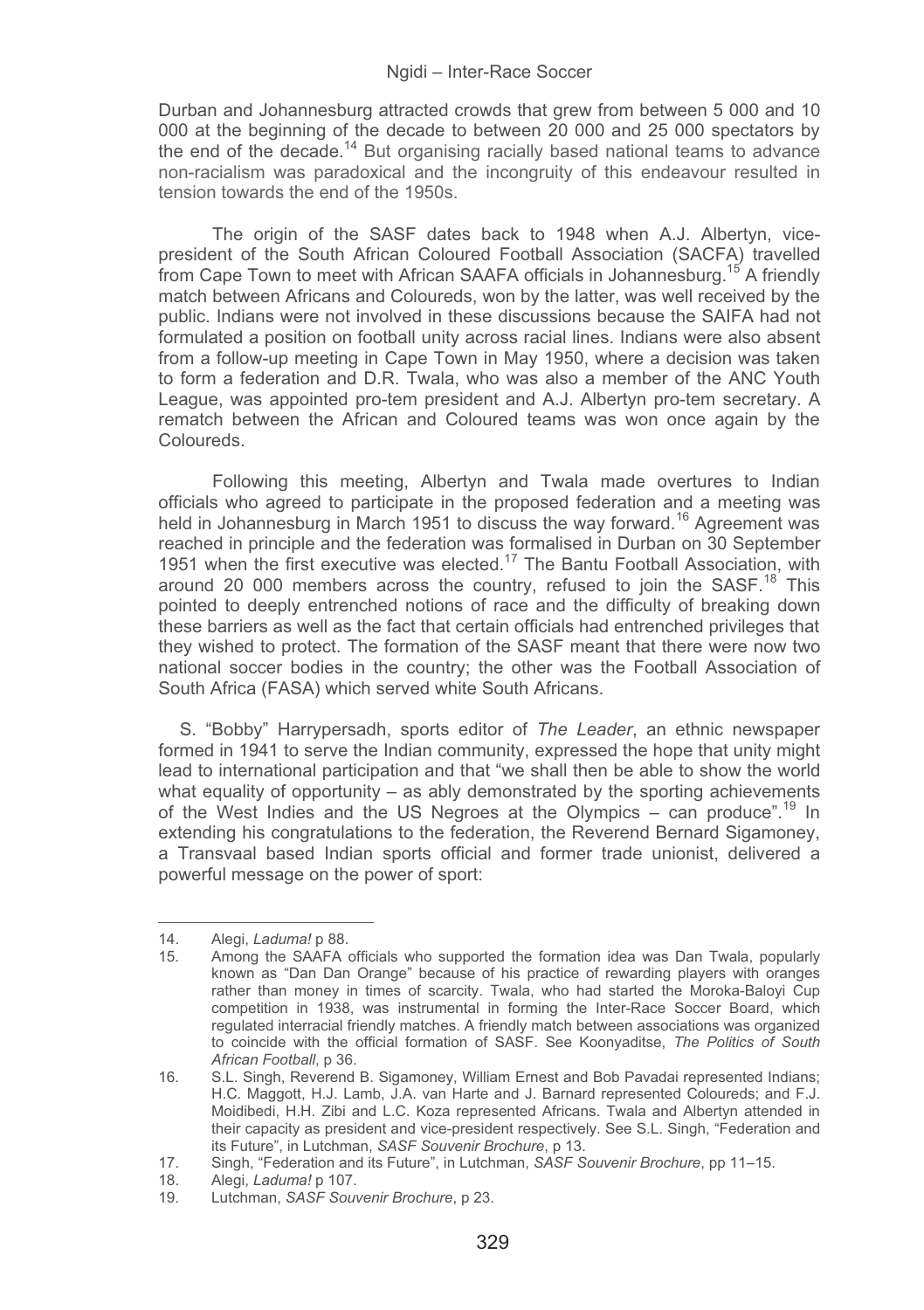The Federation goes a long way in bringing together the three non-European races. The ultimate ideal of sport is that there should be no racial discrimination whatever. There should be one organisation in respect of each branch of sport in which all races play together ... Despite obstacles from outside as well as within, the gap (as races) will become narrower and narrower … For all mankind essentially belongs to one race. We have one common heritage, common ties, and one common brotherhood. If we can work towards this ideal, then our grounds will be hallowed anvils on which the future of an African Federation of sport will be hammered out in a common brotherhood … The trumpet of sport must sound throughout our cities, villages, and "dorps", until sportsmen wend their way to harmonising of all races to one common brotherhood, and there shall rise up to Heaven from the mortals of earth a loud Amen!<sup>20</sup>

The Reverend Sigamoney was reflecting here on the power of sport to unite people across the race divide. This was a sentiment shared by many black South Africans at a time when the progressive political movements in the country were moving towards joint political campaigns, such as the Defiance Campaign of 1952 and when the country was recovering from the terrible race riots of January 1949 between Indians and Africans in Natal. The need to bridge the racial became urgent.<sup>21</sup>

These changes took place in a broader context of movement towards political unity. The 1940s saw members of the ANC Youth League, such as Nelson Mandela, Walter Sisulu, and Oliver Tambo, assume positions of power within the ANC. They were elected to its National Executive in 1949 and helped revitalise the organisation. Some members of the Communist Party of South Africa (CPSA), such as J.B. Marks and Moses Kotane, also exerted influence on the organisation. In 1949 the ANC adopted a Programme of Action to achieve freedom from white minority rule. Together with the South African Indian Congress, the Coloured People's Congress, and the (white) Congress of Democrats, they embarked on a number of joint campaigns in the  $1950s$ .<sup>22</sup>

Inter-race matches at provincial level had, in fact, preceded the national matches. The Natal Inter-Race Soccer Board (NISB), established in 1946, organised annual provincial matches between Africans, Coloureds and Indians. The provincial tournaments were very popular and attracted large multiracial crowds. Teams competed for the Singh Trophy, named after its sponsor. Though there had been no major incident of racial or spectator friction at these matches there was some tension as spectators supported teams along racial lines. The underlying racial currents which accompanied such matches and fears of some journalists, members of the public and administrators that racially-based matches were counter-productive would be realised in 1960.

By the late 1950s, in fact, in the context of national political developments and the Treason Trial, some activists and sports officials began suggesting that inter-race tournaments should be replaced by non-racial sports tournament. In the immediate aftermath of the 1959 Natal Inter-Race soccer tournament, sports journalist and later a famous playwright, Ronnie Govender wrote in *The Leader* that George Singh of SAIFA had told him that "administrators should put their

20. B.L.E. Sigamoney, "Colour Bar and Sport", in Lutchman, *SASF Souvenir Brochure*, p 37.

<sup>21.</sup> See I. Edwards and T. Nuttall, "Seizing the Moment: The January 1949 Riots, Proletarian Populism and the Structures of African Urban Life in Durban during the Late 1940s", Paper presented at History Workshop on "Structure and Experience in the Making of Apartheid", University of Witwatersrand, 6–10 February, 1990.

<sup>22.</sup> Booth, *The Race Game*, pp 73–74.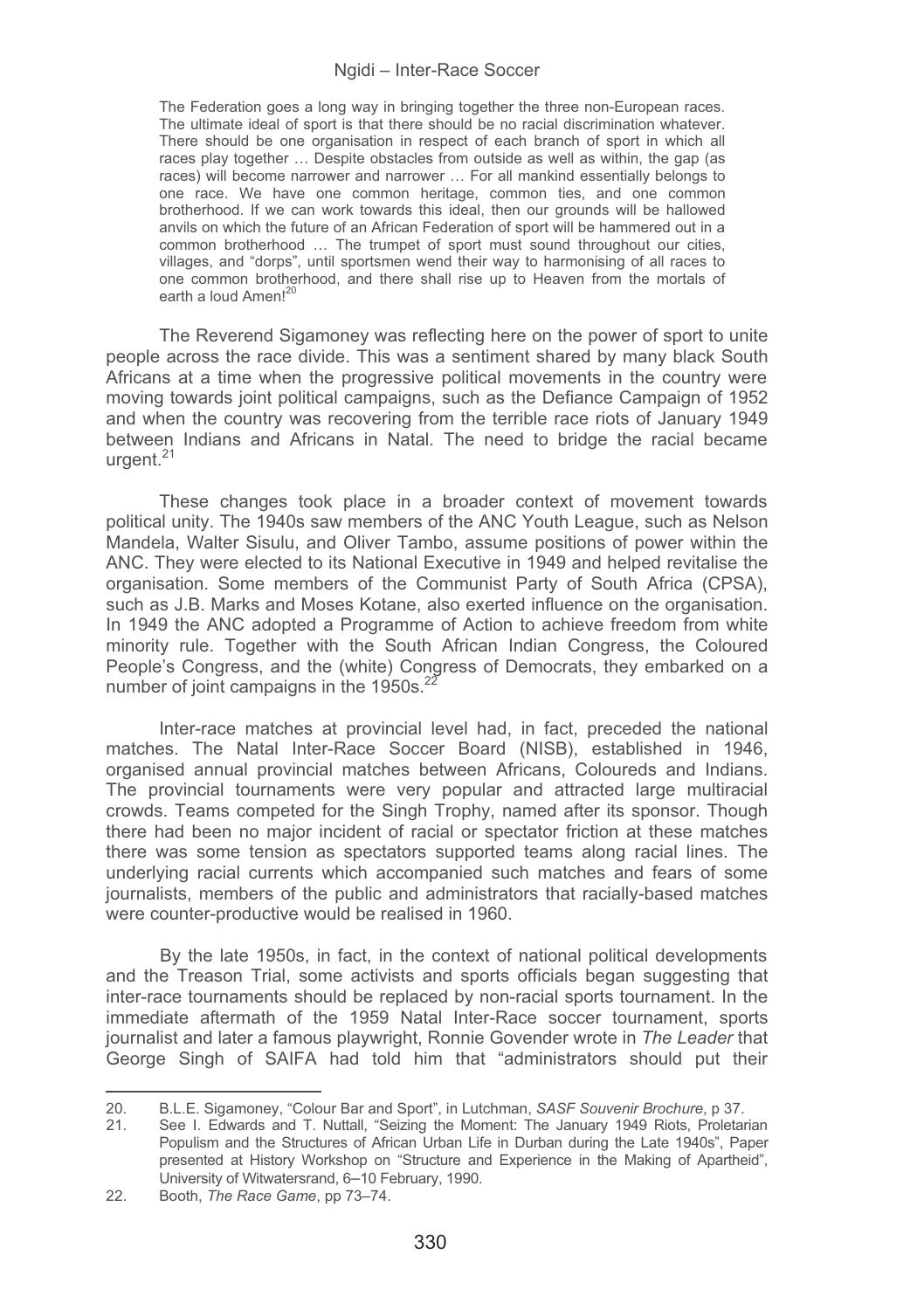organisation before their own personal aspirations of holding positions".<sup>23</sup> SAIFA was due to hold its AGM on 30 May 1959 and Govender identified Bob Pavadai of the Eastern Cape, who was the first president of the South African Cricket Board of Control (SACBOC), as "not a very welcome man in Indian soccer circles" because he seemed "bent on smothering" the move by SAIFA to allow other races to participate in the Sam China Tournament, $^{24}$  a tournament in which Indian provincial teams had competed against each other since the turn of the twentieth century. Given the wider political and sporting changes, some sports administrators felt that such a tournament was an anomaly. In an open letter to SAIFA, Govender wrote:

Actually I should have started by saying … there are no South African Indians. But that would have been childish and unrealistic wouldn't it? … I will suggest that you endorse what your more progressive affiliates are clamouring for at the moment – throw open your doors wholeheartedly to other races. Your top officials have often – and most laudably – preached the gospel of the oneness of man – here is a chance to practise what you preach … you can make the grand gesture by throwing open the Sam China Tourney in Natal this year to all races.

The clamour for non-racial soccer grew louder in 1960. On 3 February 1960, the then British prime minister, Harold Macmillan delivered his renowned "Wind of Change" speech in the South African parliament in Cape Town.<sup>26</sup> The speech gave hope to African nationalists across the continent because it seemed to signal a change in attitude towards the apartheid regime. Macmillan acknowledged that Africans were justifiably claiming the right to rule themselves, and suggested that it was the responsibility of the British government to promote societies in which the rights of all individuals were upheld.<sup>27</sup> This "wind of change" was also evident on the sports fields and in the boardrooms. O.K. Joe, the *Ilanga* English section sports columnist, hinted that whilst the speech was a "password" in political circles, the "wind of change" was a symbol of hope as it was "beginning to blow in the non-White sports world".<sup>28</sup>

The year in which Macmillan was delivering his speech, 1960, was witness to the massacre at Sharpeville in March; the ANC president, Chief Albert Luthuli's call for the burning of passes; the banning of the ANC and PAC; the declaration of a state of emergency by the government; and the detention of thousands of activists without trial for five months from March to September. Pondoland was caught up in armed resistance; passes were introduced for African women; Nigeria

<sup>23.</sup> R. Govender, "Keep Out of Soccer, Pavadai", *The Leader*, 15 May 1959, p 15.

<sup>24.</sup> Govender. "Keep Out of Soccer Pavadai", *The Leader*, 15 May 1959, p 15.

<sup>25.</sup> R. Govender, "An Open Letter to SAIFA", *The Leader*, 29 May 1959, p 16.

<sup>26.</sup> Macmillan said in the course of the speech: "In the twentieth century, and especially since the end of the war, the processes which gave birth to the nation states of Europe have been repeated all over the world. Fifteen years ago this movement spread through Asia. Many countries there, of different races and civilisations, pressed their claim to an independent national life. Today the same thing is happening in Africa, and the most striking of all the impressions I have formed since I left London a month ago is of the strength of this African national consciousness. In different places it takes different forms, but it is happening everywhere. The wind of change is blowing through this continent and whether we like it or not, this growth of national consciousness is a political fact. We must all accept it as a fact, and our national policies must take account of it." See A. Boddy-Evans, "Wind of Change Speech by Harold Macmillan to the South African Parliament in 1960", available at http://africanhistory.about.com/od/eraindependence/a/wind\_of\_change1.htm, accessed 12 September 2013.

<sup>27.</sup> Boddy-Evans, "Wind of Change Speech".<br>28. O.K. Joe. "Wind of Change' belps to Crus

<sup>28.</sup> O.K. Joe. '"Wind of Change' helps to Crush Racial Barriers in Non-European Sports", *Ilanga Lase Natali*, 11 June 1960, p 10.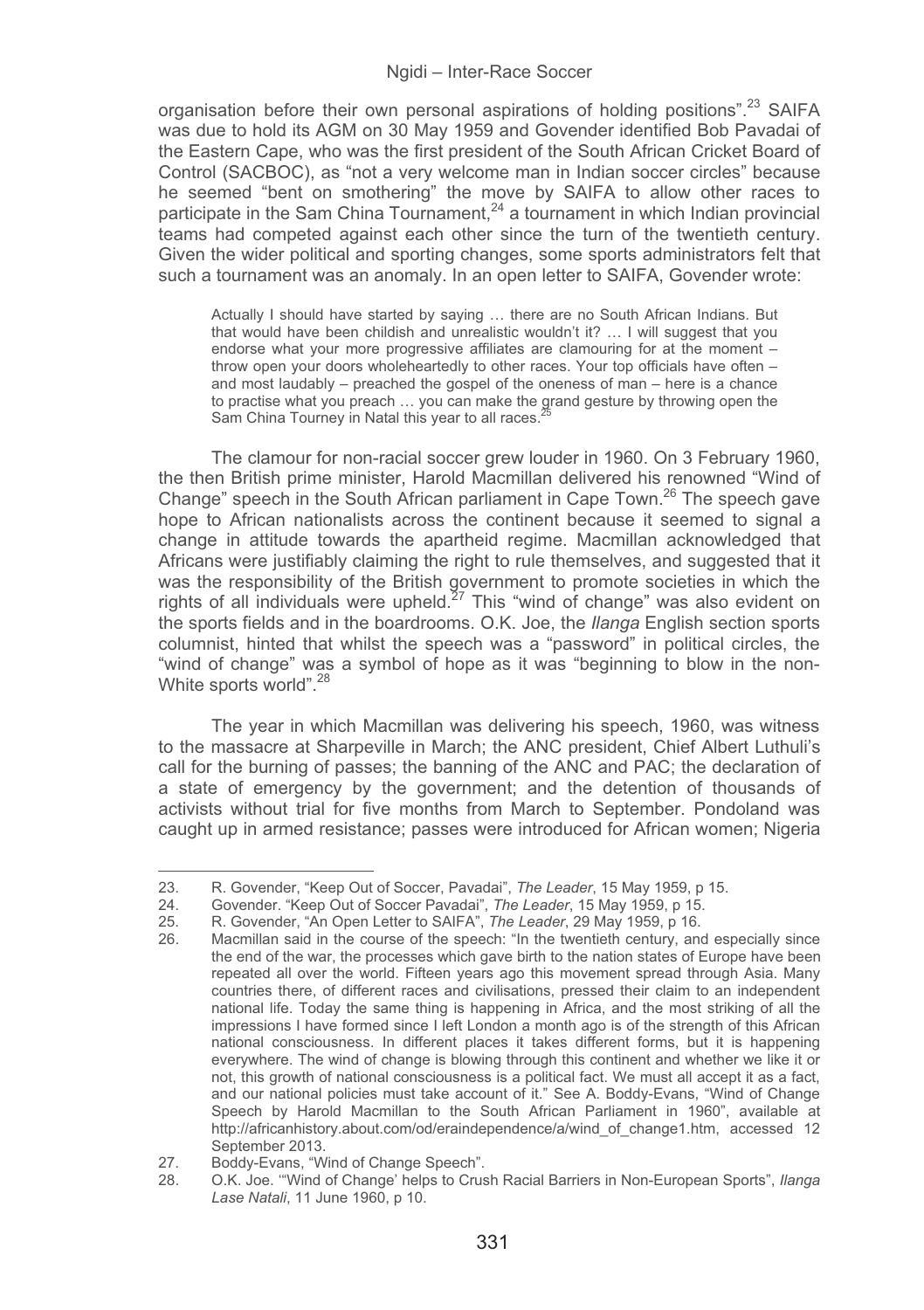obtained independence; Indians celebrated their centenary in South Africa; and Patrice Lumumba was arrested in Congo (DRC). <sup>29</sup>

Developments on the sports fields must be viewed in this context of heightened political activity on the one hand and state repression on the other. In the aftermath of the 1959 inter-race tournament, there was much talk of non-racial and professional soccer in Natal. At its 23rd Biennial Conference in Durban over the first weekend of June 1959, SAIFA "opened its doors to all races" and stipulated that as from the date of the decision "any non-Indians will be able to play for any Indian Football Club" in the country.<sup>30</sup> The delegates unanimously decided against affiliation to the white-run FASA.<sup>31</sup>

The quest for non-racialism was rapidly gathering momentum at provincial level. Ramhori Lutchman, a prominent administrator was vocal in his criticism of racialised soccer.<sup>32</sup> He branded South African soccer, the national sport of the black masses, the most "racialist" sport. It "has not moved an inch towards integration except merely for resolutions", Lutchman lamented. "It is time we did away with inter-race boards for as long as soccer is played as it is now there is no future."33 *Ilanga Lase Natali* lamented that South African black soccer had not moved towards non-racialism except for ineffective boardroom decisions.<sup>34</sup>

V.R. Noel, another NISB official, who had long called for an end to inter-race games, said that while the SA Sports Association (SASA) was trying to break the colour bar, the NISB was doing nothing to give practical effect to this drive and called for the immediate integration of soccer.<sup>35</sup> "Racial" football, it seems, was skating on thin ice but the official curtain had not yet come down. Ronnie Govender remained the most vocal journalist against inter-race soccer matches because he published a number of critiques in his weekly sports column in *The Leader*. In April 1960 he stated: "now is the time … We've just had our feel of sham talk and false promises from our sporting bigwigs about the abolition of race divisions in sport".<sup>36</sup> Govender pointed out that the NISB and SASF were continuing to stage inter-race matches despite criticism:

It should be clear by now that these matches have taken on the temper of a hothead. Let's quit flirting with disaster and make a sincere effort to forge racial amity in sport. To make a start, let's scrap the Natal Inter-Race Soccer Board. NOW … Every time one race group plays another, everyone from the players to the spectators are acutely aware that they are sitting on the keg of dynamite. How often have I seen these kegs reach explosion point? It is miraculous that there have been no fearsome "incidents" as yet. But we cannot keep wilfully setting these kegs and then hoping for the best. There cannot be any real argument at this stage to carry on with racial divisions in sport. The latest popular argument that the race groups were not willing

<sup>29.</sup> T. Lodge, *Black Politics in South Africa since 1945* (Longman, London, 1983), pp 175–225.

<sup>30. &</sup>quot;SAIFA Opens its Doors to All Races", *Indian Opinion*, 5 June 1959, p 6.

<sup>31. &</sup>quot;SAIFA Opens its Doors to All Races", *Indian Opinion*, 5 June 1959, p 6.

<sup>32.</sup> In his book, *In the Manure*, Ronnie Govender describes Lutchman as a "smallish, dapper insurance and estate agent who had set himself up in a tiny little office in Grey Street". He had "a mischievous but gentle smile", but was a "feisty combatant" in the boardroom. His dream was non-racial football. See R. Govender, *In the Manure: Memories and Reflections* (David Philip, Cape Town, 2008), p 139.

<sup>33.</sup> R. Chetty, "Most Racialist Sport is Soccer", *The Graphic*, 16 October 1959, p 10.

<sup>34. &</sup>quot;Racialism in non-White Soccer – Officials View", *Ilanga Lase Natali*, 24 October 1959, p 10.

<sup>35.</sup> R. Chetty, "Poor African Support for Inter-Race Soccer Criticised", *The Graphic*, 16 October 1959, p 10.

<sup>36.</sup> R. Govender, "Scrap the Inter-Race Soccer Board Now", *The Leader*, 8 April 1960, p 12.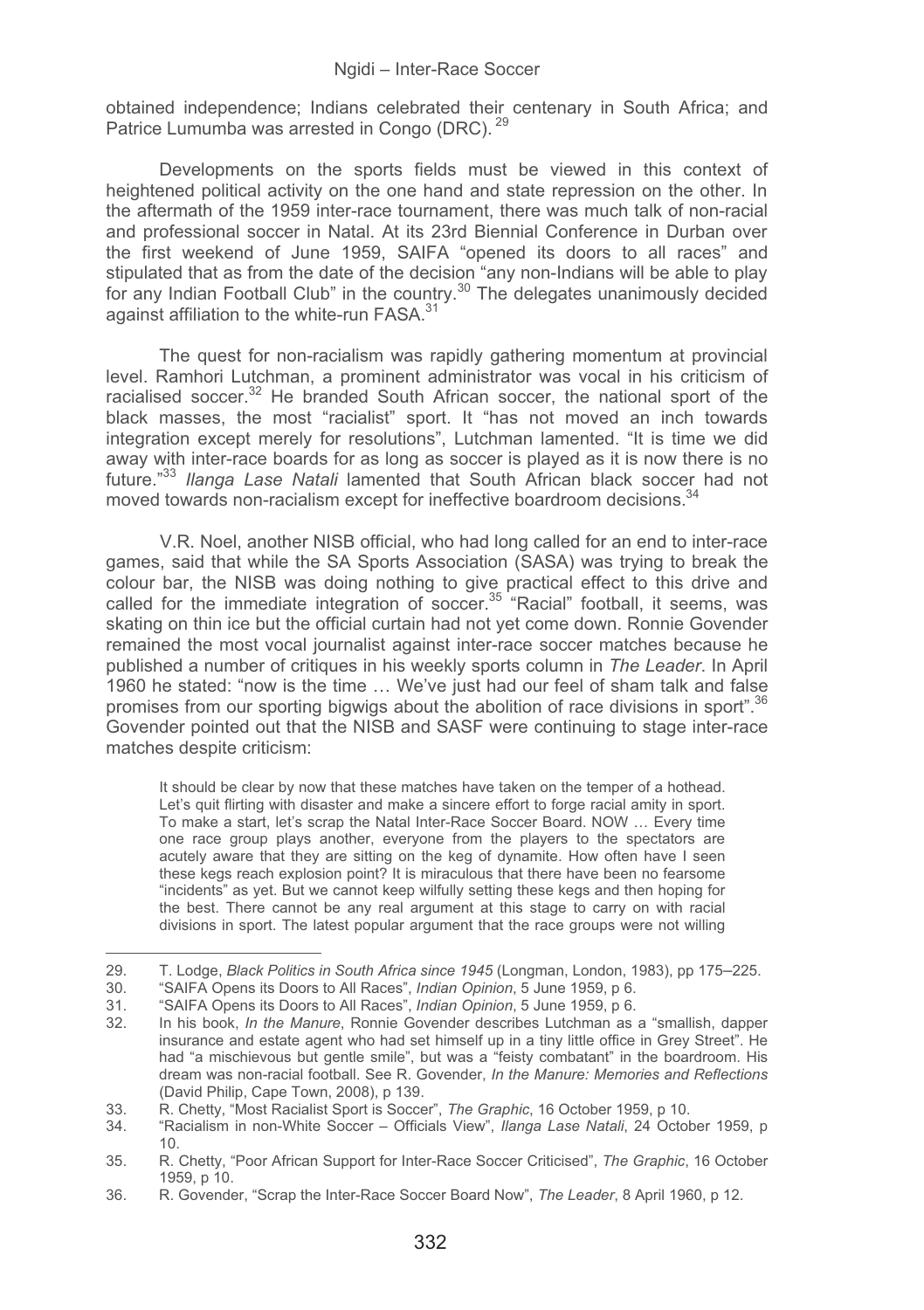to cooperate has been torn to shreds since the Indian organisations have thrown open their doors to all races. Africans and Coloureds in increasing numbers are not playing for their associations. In fact, one Indian association, the Lower South Coast Football Association, can now boast of having an African official, Mr. C. Mtimkhulu, who is its vice-president.<sup>3</sup>

Govender proposed a "solution" to the racial matches:

After the scrapping off the Inter-Race Board, how are we to set about lifting the race barriers? My plan, which some may call bold and revolutionary, is to set-up a completely non-racial provincial body with people who are really interested in doing away with racialism … Let us cut off … the speaking and have some action because the time for procrastination is over  $36$ 

Alegi suggests that the drive towards non-racialism and professionalism also had another source. The white soccer players and administrators had formed a professional league in 1959, the National Football League (NFL). It was sponsored by companies like British Petroleum (BP) and South African Breweries (SAB) and attracted large crowds. *Drum* magazine published numerous articles on the success of the league during 1959 and 1960 and questioned why black South Africans, to whom the game mattered so much more, could not do the same:

Why shouldn't we start our own Pro Soccer? Remember that soccer is just another game to the whites. Rugby gets the crowds. Soccer gets what is left. Now, for nonwhite South Africans, soccer is the National Game. Why shouldn't WE start our own professional inter-racial Soccer League? We've asked these questions in the past few weeks and, from clubmen and sports officials, the answer every time has been, "Yes, let's try"<sup>3</sup>

The success enjoyed by the white league and the fact that some black soccer stars were gaining recognition overseas, such as Stephen Mokone who was the first black South African to secure a professional contract when he signed with Cardiff City in 1956, were responsible for the push towards non-racial professional soccer. The race riots were the final nail in the coffin of those who opposed such a development.

The fifth SASF's Kajee Trophy of the triple-contested competition took place in 1960. The first match between the SA Indians and SA Africans took place at Curries Fountain, the iconic venue of black sport in South Africa,<sup>40</sup> on 3 July 1960. SA Africans were represented by stalwarts such as Petrus "Senzeni" Zulu, E. Mbuli, and Eliakim "Remember" Bophela. There was much criticism of the Indian

<sup>37.</sup> Govender, "Scrap the Inter-Race Soccer Board Now", *The Leader*, 8 April 1960, p 12.

<sup>38.</sup> Govender, "Scrap the Inter-Race Soccer Board Now", p 12.<br>39. Alegi *Ladumal* p 118

<sup>39.</sup> Alegi, *Laduma!* p 118.

<sup>40.</sup> Curries Fountain was originally established for Indian sports in the 1920s and catered for soccer, cricket, golf, tennis, athletics and go-karting. It is located in what is known as the Warwick Junction in Durban, an area that is home to schools, hospitals higher education institutions, the Market and the Greyville Race Course. See L. Rosenberg, S. Moodley and G. Vahed, *Curries Fountain: Sport, Politics, Identity* (Durban University of Technology, Durban, 2013); and L. Rosenberg, G. Vahed, A. Hassim, S. Moodley and K. Singh, *The Making of Place: The Warwick Junction Precinct, 1870s*–*1980s* (Durban University of Technology, Durban 2013). The ground was also the site of political rallies from the time of Mohandas K. Gandhi at the turn of the twentieth-century and was the major site of political rallies in the 1980s. Harrison lists Curries Fountain as one of the major struggle sites in South Africa. See P. Harrison, *South Africa's Top Sites: The Struggle* (New Africa Books, Cape Town, 2004). All the major football matches in the non-racial Federation Professional League from the 1960s to the 1980s were played at Curries Fountain.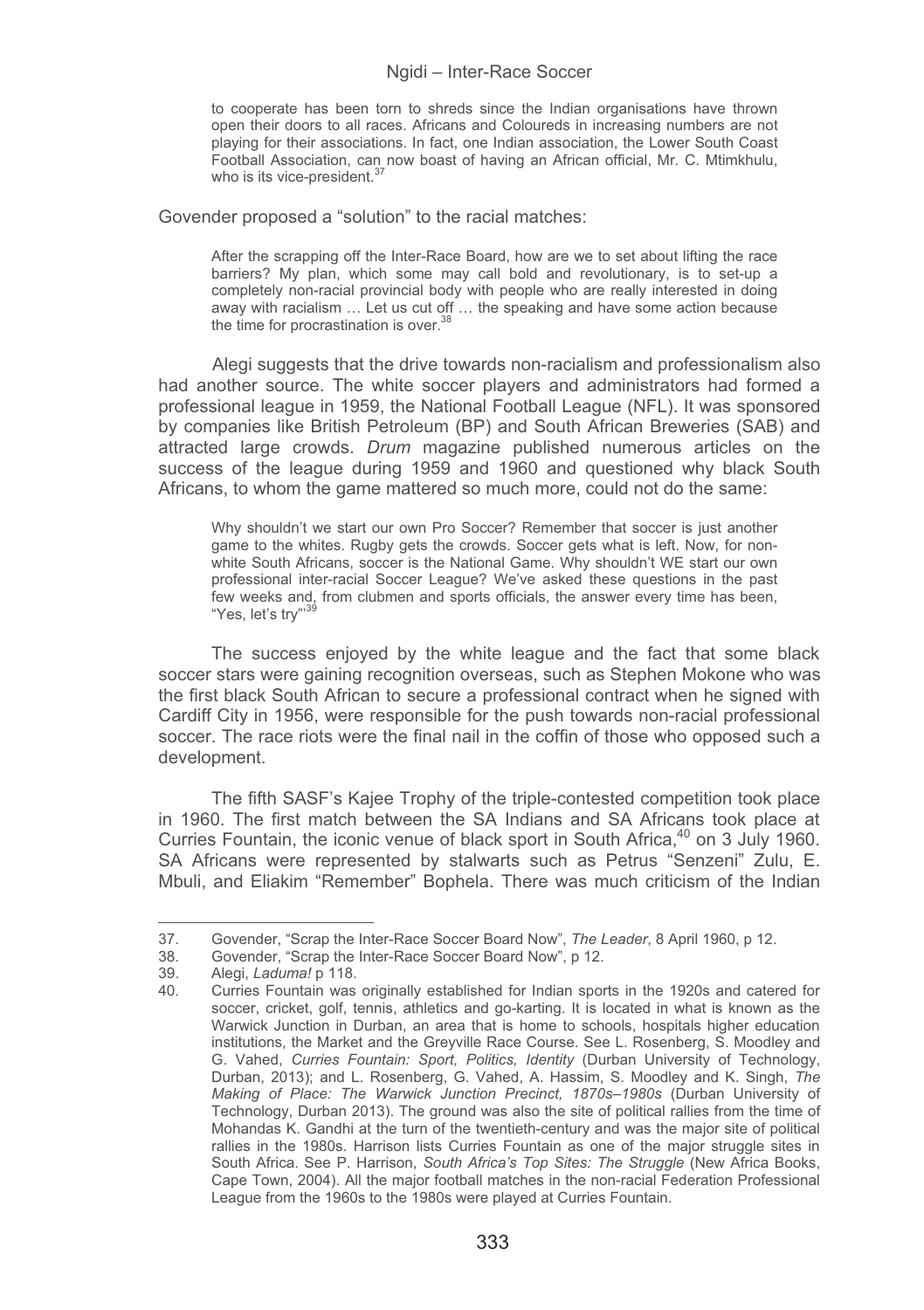team which was deemed not to be "national" as only one player from the Transvaal was included. The SA Indians team included the likes of Nukka Moon, Bala Chinsamy, Balray Mohan, Dharam Mohan, Thiri Rampath, Bob Pillay, T. Jamalodeen, Links Padayachee and Eddie Govender. There was much anticipation in all corners of the black sporting community regarding the outcome of the match.

Members of the public were aggrieved by the high ticket prices for the match. One fan, Johnny Evans, of May Street in Durban told *The Leader* that he had been "a soccer fan for countless number of years", but when he received a handbill advertising the SASF match he was "surprised to see the admission for adults was 3 shillings plus 2 shillings for the stand". He went on to express the view that "SASF are asking for a bit too much now, as a vast number of Indians, Coloureds and Africans are unemployed, and if prices of admission keep increasing I am sure the attendance figures will drop."41 The match was, however, postponed for undisclosed reasons as SASF did not publicly divulge the reasons for the cancellation. It was rescheduled to the general dissatisfaction of spectators.

## **The 31 July 1960 riots**

SASF rescheduled the match for 31 July 1960 but remained tight-lipped about the reasons for the cancellation. The re-match would go down as one of the "darkest" days in the annals of non-racial sport. *The Graphic* described the scenes as "unbridled fanaticism and one of the most serious disturbances ever to have occurred at a soccer match".42 The earlier lockout and crowd anger probably had something to do with the events on the day because a capacity crowd of 28 000 attended the match. This was a record crowd for a "non-white" soccer match and generated £2 542 pounds in gate takings;43 also a new record. The crowd exceeded the ground's capacity and many spectators broke through the barriers and ran onto the field before the match started. *The Leader's* eyewitness wrote that "despite repeated appeals from the officials' stand; supporters jumped over … barriers and seated themselves on the ground".44 The police took no action against them.

*The Leader* reported that the tumult was sparked when the "Africans scored their second goal"; this is when "a section of the crowd was angered by the robust tactics of some of the players".<sup>45</sup> *Ilanga* blamed the Indian fans for starting the trouble:

*Iphoyisa lomLungu elineminyaka engu 20, uFrans Koekemoer bamphisele ngebhodlela ekhanda, bamshaya nangezicathulo wathi uzama ukubaleka kwafumaniseka ukuthi udakwe izimpama zamaNdiya wasakazeka phansi*. 46

(A 20-year-old white constable, Frans Koekemoer, was smashed with a bottle on his head. The Indian supporters also hit him with their shoes, slapped him and he collapsed from dizziness as he tried to run away.)

--

-----------------------------------------------

<sup>-</sup>---------41. "A Bit too Much", *The Leader*, 18 July 1960, p 11.

<sup>42. &</sup>quot;Hooliganism at Curries", *The Graphic*, 5 August 1960, p 12.<br>43. "What Sparked off Ugly Soccer Riot", *The Leader*, 5 August 1960, pp 1 and 4.<br>44. "What Sparked Off Ugly Soccer Riot", *The Leader*, 5 August 1960, pp 1 August 1960, p 1.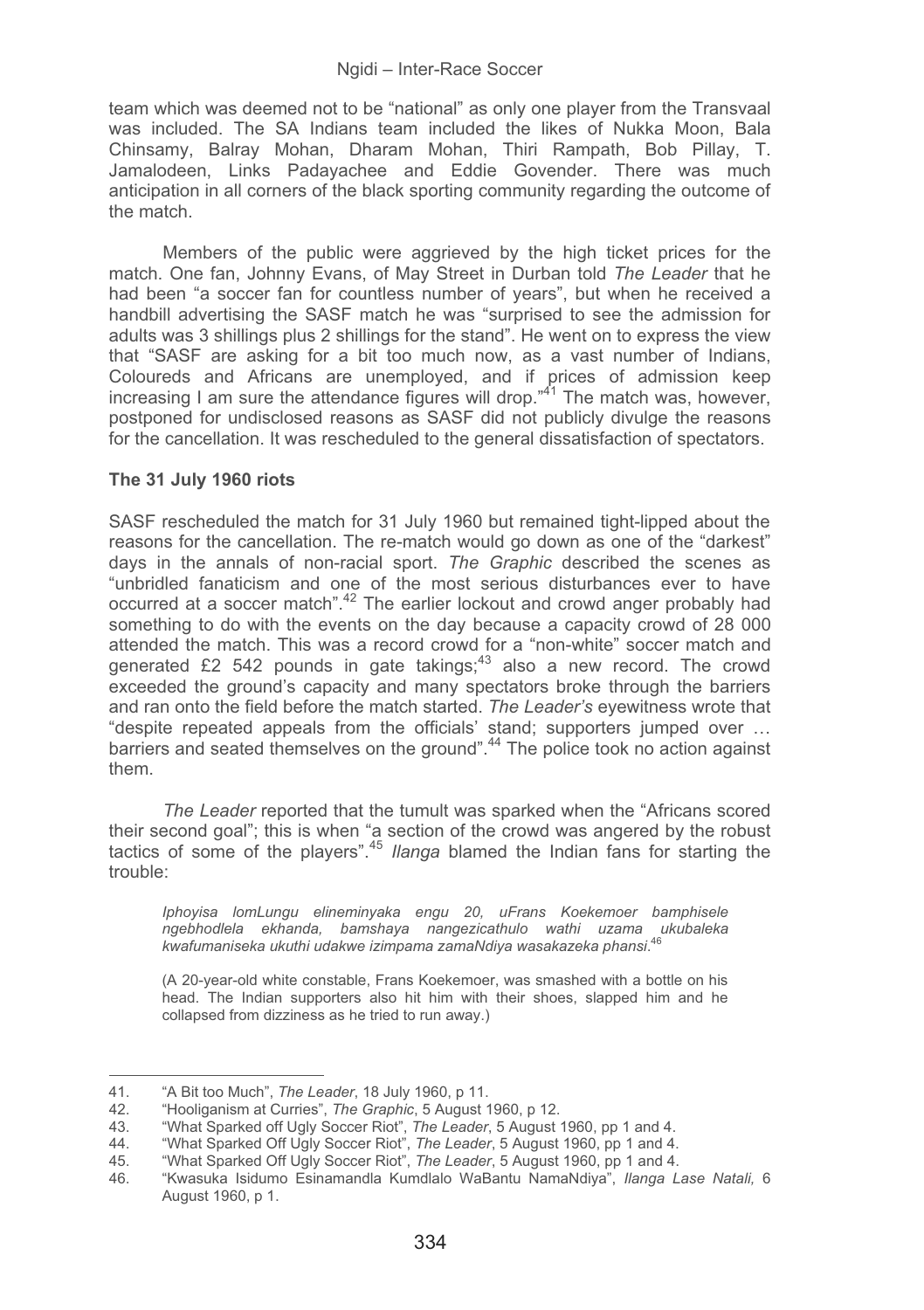*The Graphic* reported that Koekemoer received severe facial injuries and was helped by Indians and Africans into the dressing room and from there taken by ambulance to the nearby Addington Hospital. *The Leader* wrote that "a European constable" was forced to "tail [run] when an angry mob turned on him".<sup>47</sup> Reports in both African and Indian newspapers suggested that Indian spectators had indeed sparked the riots.

The crowd violence intensified and became uncontrollable. According to *The Graphic*, "a section of the spectators at the Race Course end began aiming bottles at the police standing near the goal post and it was then that several African fans retaliated".<sup>48</sup> Some fans tried to help the police to calm their fellow spectators but violence flared again when the police began ejecting fans from the ground. In another part of the ground "an African policeman brandished a long knife and wounded a youth" and when the crowd turned on him he was "forced to flee".<sup>49</sup> H.P. Ngwenya, president of Durban and District African Football Association (DDAFA), and other administrators appealed over the loudspeakers for calm. "Near the African goal two bottles were thrown at an African defender" as the match progressed and the spectators "surged onto the touchline".50 However, this skirmish was reported to have died down almost immediately.

The calm did not last long. When play resumed, an African player, Petrus "Senzeni" Zulu, was hit on the head by a bottle and pandemonium broke loose again. *Ilanga* reported on another injury:

*Kulimale futhi uSamuel Mzizi ofunda eLoram Secondary School eThekwini, okunguyena obevimba emeshini yokuqala … bamshaye umlomo wayinqaba wababomvu nasekhanda futhi bamphisela ngamabhodlela, eshaywa yiwo amaNdiya belu*. 51

(Another person injured was Samuel Mzizi of Loram Secondary School in Durban; he was the goalkeeper in the juniors' match. He was reportedly hit on the head by bottles thrown by Indians; his mouth and his head were full of blood.)

When Zulu, a player in the African team, was hit by a spectator this "sparked off a major clash".<sup>52</sup> The players fled to the safety of the pavilion while order was restored. *The Graphic* reported that a bottle was hurled into the pavilion, causing severe head injuries to an elderly Indian woman. Furthermore, a Coloured woman was caught in the middle of the clash and was hit by a flying brick; an African spectator received head and facial injuries and an Indian with a maroon blazer was hit on the head with another flying "missile".<sup>53</sup> Thousands of spectators fled down the embankments but the frenzied pursuers hurled bricks and stones, causing damage to the M.L. Sultan Technikon's premises.<sup>54</sup> The crowd panicked and "people ran willy-nilly as bottles, stones and other missiles began to fly".<sup>55</sup> The fence of the adjacent M.L. Sultan Technikon (now the Durban University of Technology) was smashed and about 18 windows were damaged. Indian and

<sup>47. &</sup>quot;What Sparked off Ugly Soccer Riot", *The Leader*, 5 August 1960, pp 1 and 4.

<sup>48. &</sup>quot;Hooliganism at Curries", *The Graphic*, 5 August 1960, p 12.

<sup>49. &</sup>quot;What Sparked off Ugly Soccer Riot", *The Leader*, 5 August 1960, pp 1 and 4. 50. "What Sparked off Ugly Soccer Riot", *The Leader*, 5 August 1960, pp 1 and 4.

<sup>51. &</sup>quot;Kwasuka Isidumo Esinamandla Kumdlalo WaBantu NamaNdiya", *Ilanga Lase Natali,* 6 August 1960, p 1.

<sup>52. &</sup>quot;What Sparked off Ugly Soccer Riot", *The Leader*, 5 August 1960, pp 1 and 4.<br>53. "Hooliganism at Curries". *The Graphic*, 5 August 1960. p 12.

<sup>53. &</sup>quot;Hooliganism at Curries", *The Graphic*, 5 August 1960, p 12.

<sup>54. &</sup>quot;Hooliganism at Curries", *The Graphic*, 5 August 1960, p 12.

<sup>55. &</sup>quot;What Sparked off Ugly Soccer Riot", *The Leader*, 5 August 1960, pp 1 and 4.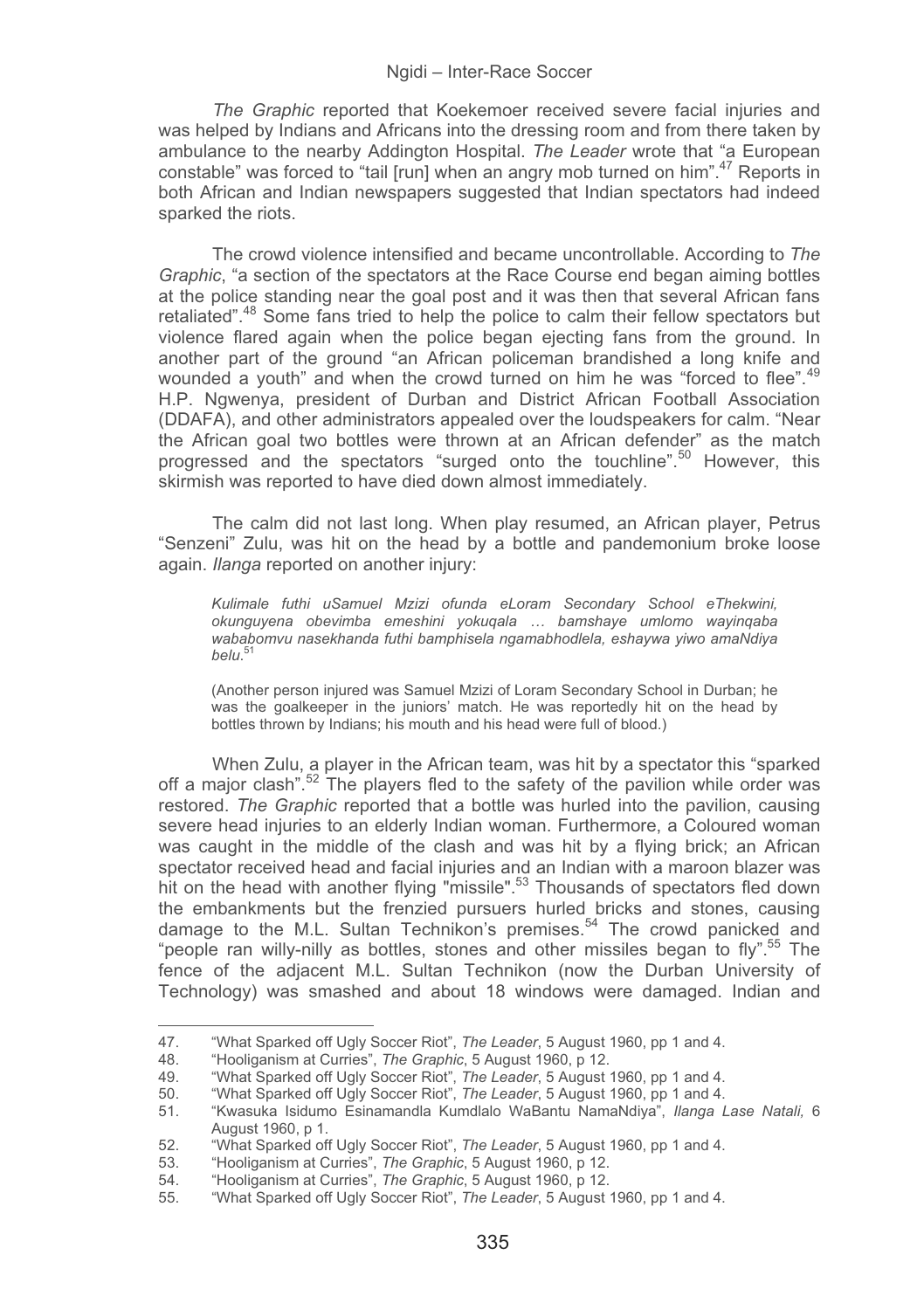African officials appealed in English and IsiZulu for calm over loud speakers, while police reinforcements arrived to restore order. The dressing rooms in the stadium were changed into a temporary hospital as injured spectators were hurriedly attended to by members of the Red Cross.<sup>56</sup>

The match was abandoned a few minutes before the final whistle with the score 4-2 in favour of the Africans. While the match itself was academic in light of what happened subsequently, Bob Pillay opened the score for the Indians and minutes before half time, Links Padayachee made it 2-0. In the second half the Africans changed their game plan and adopted a more attacking approach. The intricate passing game between Daniel Mokoena, E. Mbelu, "Dee", and Bophela paid dividends as Mokoena fired in the first goal for the Africans ten minutes into the second half. He then scored again for the Africans to draw level. Bophela completed his hat trick to put the Africans in front, 3-2. In the 70th minute E. Mbelu ensured the Africans' triumph by scoring the fourth goal to make the score 4-2.

*Lapho aBantu besebethukuthele selisuka onyaweni lihlale onyaweni, sekudlalwa umlabalaba besafuna ukufaka amanye amagoli amaningi amaNdiya esephenduke izilima.*<sup>57</sup>

(By this time the Africans were playing a clever passing game as if they were playing chess. They were seeking more goals and the Indians were looking foolish.)

According to the *Ilanga* report, with a few minutes left to play and the match seemingly lost, the Indians began playing rough and made high and reckless tackles, while Indian spectators joined in what appeared to be an attack on Africans by throwing missiles and dangerous objects at African players. The referee abandoned the match.

In the immediate aftermath of the game, an unnamed NISB official was optimistic: *akaboni ukuthi ngenxa yalesibhelu ingase ingaqhubeki imidlalo lena* ("I do not see that the inter-race games will cease because of the crowd violence on the day").<sup>58</sup> Ronnie Govender was at the match and felt that race was a key factor in sparking the conflict:

The small ground could take 20 000 at a stretch. There must have been 30 000 at that game. The tension was palpable and all it needed was a small incident and crowd violence could explode at any moment. Soccer is known as the peoples' game because of its accessibility and the excitement that contact sport evokes. It also afforded an opportunity to let off steam. In an unequal society there is a helluva lot of steam, especially among the working classes. Introduce the element of race and you have an incendiary race.<sup>5</sup>

The NIC released a media statement concluding that the Curries' incident was racially motivated. Politicus, a columnist for *The Leader*, who was actually A.I. Bhoola, a lawyer and contemporary of Nelson Mandela at the University of the Witwatersrand in the 1940s, described the NIC's statements as "off-side", adding

<sup>56. &</sup>quot;What Sparked off Ugly Soccer Riot", *The Leader*, 5 August 1960, pp 1 and 4.

<sup>57. &</sup>quot;USA WaBantu Wehlule OwamaNdiya 4- 2 eThekwini", *Ilanga Lase Natali,* 6 August 1960, p 12.

<sup>58. &</sup>quot;Kwasuka Isidumo Esinamandla Kumdlalo WaBantu NamaNdiya", *Ilanga Lase Natali,* 6 August 1960, p 1.

<sup>59.</sup> Govender, *In the Manure,* pp 137–138.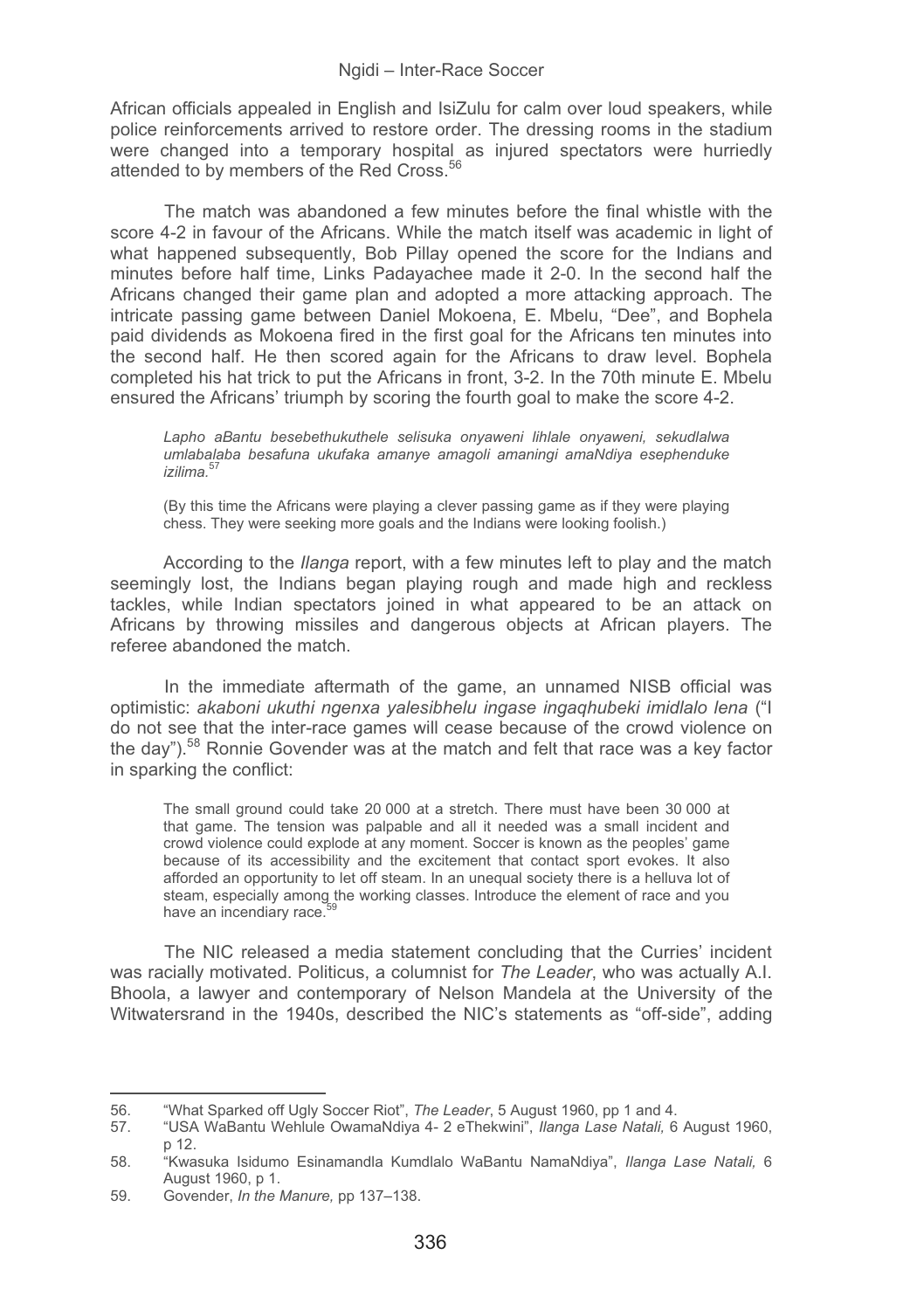that such statements gave a "twist which does no-one any good".<sup>60</sup> Politicus downplayed the racial aspects of the violence:

It was no Indo-African riot or clash or whatsoever you will. In a highly excited crowd of some 20, 000 a few bad sportsmen lost control of themselves and spoilt a good afternoon of football … there was no general clash or riot. The great mass of spectators remained peaceful to the end. Africans were not belabouring Indians, and Indians were not humouring Africans. They stood shoulder to shoulder, African and Indian, watching the game and there were no signs of racial antagonism or anything of the sort.

Politicus felt that as long as separate sports organisations, constitutions and bodies existed, it was surely a good thing to get different racial groups together to "share an afternoon in happy competition".<sup>62</sup> He went on to state that the NIC had a duty to lead the way in forging non-racialism but had failed and that sports organisations could not be blamed for failing in this regard:

When they had the opportunity of setting the lead, our NIC politicians themselves failed to bring about a merger of the Congresses – again, pleading practical difficulties. If our most advanced politicians fail at the topmost level to set the correct lead, little wonder it is, then, that our sports organisations have failed to abolish communalism in sport. Sport and politics go hand in hand, and politics runs through the whole pattern of South African society.

Ronnie Govender disagreed with Bhoola. The crowd violence convinced him that "racial football had to go". He argued that "it was a recipe for racial conflict and, above all, it played into the hands of the apartheid regime" by suggesting that racial integration was doomed to fail.<sup>64</sup>

This debate over racially separate sports bodies reflects a wider political debate, namely, should organisations such as the NIC continue to retain their ethnic and racial identities and co-operate with the ANC politically or should the NIC disband and merge into a larger non-racial political entity because retaining the "Indian" in the NIC perpetuated racial and ethnic consciousness. NIC activists countered that apartheid political geography, with its segregated residential arrangements, justified retaining the NIC to facilitate political organisation, while cooperating with the ANC.<sup>65</sup>

The Curries Fountain uproar spurred another outcry against inter-race matches and calls for the outright abolition of matches played along racial lines. Calls from all sides for an end to such matches filled the newspapers. The next publication of *The Leader* was highly critical of inter-race matches. The sports editor of *The Leader* wrote a lead article on the publication's front page, headlined "Ban Racial Soccer Now". The article echoed Ronnie Govender's argument that inter-race soccer was inherently "dangerous". While welcoming SAIFA's decision to henceforth "accept players of any race", the editor felt that this was not enough. As he put it:

<sup>60.</sup> Politicus. "Indian Congress were 'off-side'", *The Leader,* 12 August 1960, p 8.

<sup>61.</sup> Politicus, "Indian Congress were 'off-side'", *The Leader,* 12 August 1960, p 8. 62. Politicus, "Indian Congress were 'off-side'", *The Leader,* 12 August 1960, p 8.

<sup>63.</sup> Politicus, "Indian Congress were 'off-side'", *The Leader,* 12 August 1960, p 8.

<sup>64.</sup> Govender, *In the Manure,* p 139.

<sup>65.</sup> A. Desai and G. Vahed, "A Case of 'Strategic Ethnicity'?" The Natal Indian Congress in the 1970s,' *African Historical Review*, 46:1, (2014): 22-47.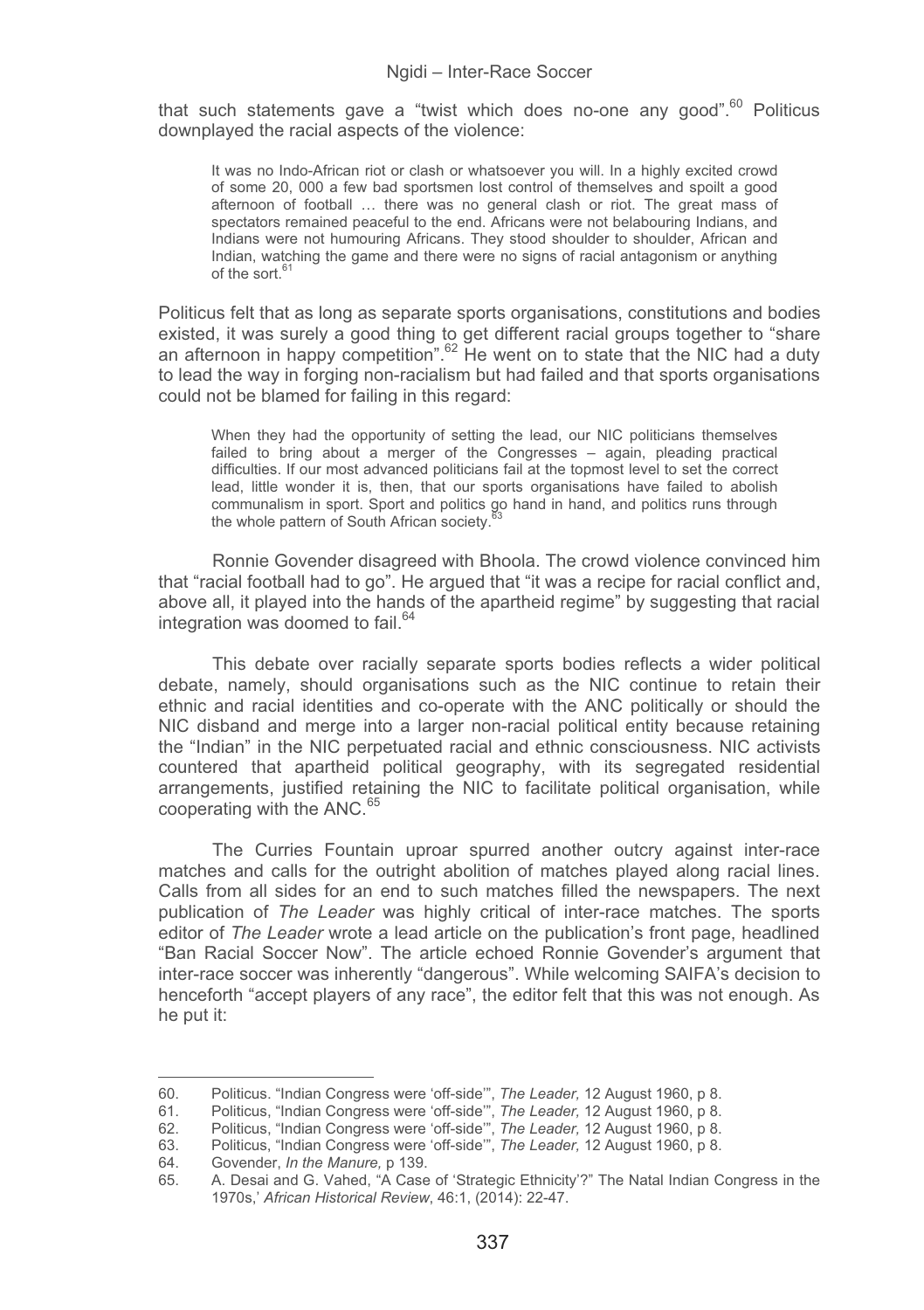For too long now we have had the wool pulled over our eyes. There is absolutely no justification for racial soccer. In the interest of fostering racial harmony and having a better argument for recognition by the Federation of International Football Associations we say to SASF: "down with racialism in soccer".

Ronnie Govender wrote that he did not comment in-depth on the Curries Fountain incident because he was "getting tired" of singing the same mantra. For him, the incident was a "heavy blow" to sport in the country and he laid the blame solely at the feet of administrators:

I am getting tired, and so are a good many people, in pointing out the glaring faults in the administration of the game which in the end must take responsibility four-square, not only for Sunday's ugly incident but also for the tipsy survey picture that the sport now presents.<sup>67</sup>

A.B. Moosa of Kajee, Moosa & Company, the company that sponsored the coveted A.I. Kajee Cup, wrote to the SASF secretary, George Singh:

It has occurred to me that these inter-racial matches, rather like the international competitions of the Olympics games, too often incite group rivalries to an emotional level, and that as a result we have exhibitions of friction that do the cause of racial harmony great harm.<sup>68</sup>

Moosa added that the very ends desired by the donors and the "highest ideals" of racial harmony put forward by the late A.I. Kajee were defeated by interracial tensions on and off the sports fields. Moosa expressed sympathy with those who had been injured and the administrators who had good intentions, but called for the abolition of inter-racial competitions at provincial and national levels. He recommended that in future, teams should be non-racial as a way to improve race relations rather than keep the teams separate, which perpetuated racial divisions:

I have wondered whether it would not be better if these competitions were not interprovincial, non-racial matches between teams made up of Indians, Coloured and Bantus on each side, instead of being inter-racial matches … Much of this racial rivalry and friction would disappear and instead a sense of co-operation and friendship be encouraged.

Moosa emphasised that A.I. Kajee was a "believer in the cause of racial harmony ... did so much to encourage it" and was "an avowed fighter of racial harmony" who would not have wished for such racial antagonism.<sup>69</sup> He urged the SASF to act quickly and decisively.

People in the Transvaal were also worried about the strong racial feeling at inter-race games. The *New Age*, a left-wing newspaper, reported that a "nasty incident was narrowly avoided" and appealed for an end to these "troublesome" games, opining that "the sooner we stop these [inter-race] matches which cause racial ill-feeling the better".70 In a letter to *The Leader*, D.N. Band, who described himself as a "sportsman" from Cape Town, expressed his views concerning soccer in Natal:

<sup>66.</sup> Sports Editor, "Ban Racial Soccer Now", *The Leader*, 5 August 1960, p 1.

<sup>67.</sup> R. Govender, "Soccer has been Dealt a Vicious\* Blow", *The Leader*, 5 August 1960, p 12.

<sup>68. &</sup>quot;End Inter-Racial Games", *The Graphic*, 19 August 1960, p 12.

<sup>69.</sup> R. Govender. "Mr Moosa's Hot Potato Should Shake Soccer Federation", *The Leader*, 15 August 1960, p 12.

<sup>70. &</sup>quot;Sports Flashes by Recorder", *New Age*, 13 October 1960, p 8.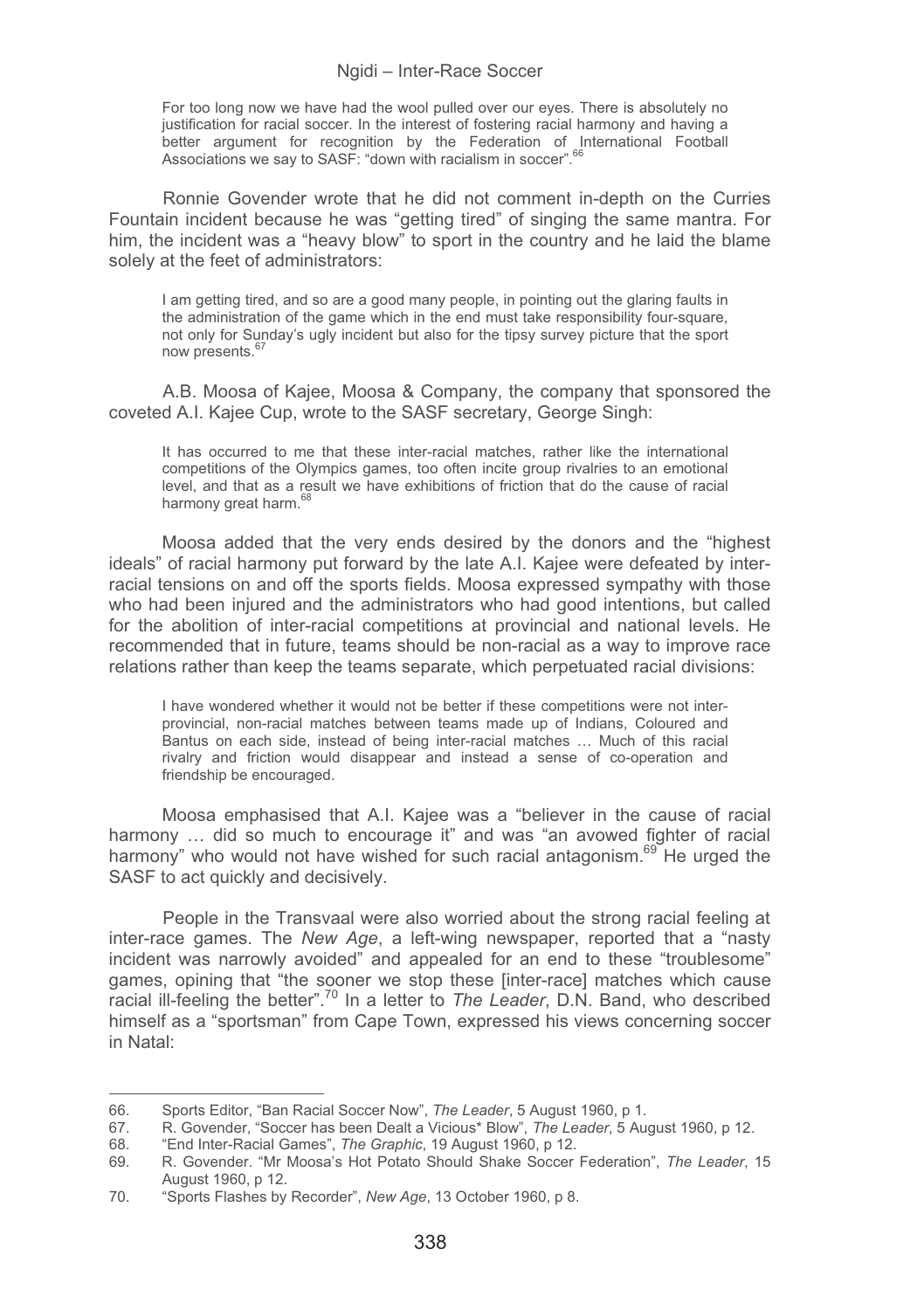The Coloureds and Indians in Natal are apparently reluctant on integration, the Africans in Transvaal and Durban are also selfishly jealous of their identity, but if the principle is adopted by the Federation, integration and the complete removal of racial tags must come about even if not overnight.<sup>7</sup>

It appears that officials' self-interest was a thorn in the flesh of forging the path of non-racial soccer. This was the first time that such incidents had been reported since the launch of inter-race matches. While there were many incidents of violence involving African clubs at domestic level, what made this incident different was the racial aspect to it. As Bernard Magubane observed in the 1960s, "in racially organised matches the loyalty of the spectators generally followed racial lines". He added that this did not usually culminate in racial clashes even though the atmosphere was often "fraught with the danger of violent racial rioting". Spectators' appropriate behaviour towards members of other racial groups was attributed to the norm of "racial good manners" which organisers encouraged so as to improve racial harmony and show whites that the "other" could handle their affairs.72

After the Curries Fountain fracas, the NISB organised a benefit match between composite non-racial Southern and Northern Natal teams on 14 August 1960 at the Somtseu Road ground. The benefit match had a dual purpose: to raise funds for the family of Kista Naidoo, a long-serving member of NISB who had died in a car accident, and for those who were injured at Curries Fountain. Southern Natal won the match by three goals to zero. This was clearly seen as a gesture that mixed-race or non-racial matches represented the future.

### **The push for non-racialism**

The issues of non-racialism and professional soccer, which were being discussed around this time, led to a great deal of debate among administrators. An example of these squabbles was noted by *New Age*:

The national soccer wrangle has become even more complicated as a result of the squabbles in Durban. There have been charges and counter-charges between top SAIFA officials George Singh and Louis Nelson, leading to the resignation of the latter. All this is not helping the cause of soccer.<sup>73</sup>

This emphasises our point that administrators seemed to allow egos and personal interests to stand in the way of uniting soccer. At its biennial meeting in Durban on the weekend of 9 and 10 October 1960, the SASF passed several resolutions which had important consequences for soccer nationally. SASF unanimously agreed to the motion proposed by A.J. Albertyn of SACFA and seconded by the Rev. Bernard Sigamoney of SAIFA, to "accept the principle of full integration and the abolition of all units".74 All racial barriers were to be removed and inter-race tournaments abolished as they were perceived to encourage racial friction. It was also agreed to form provincial non-racial soccer boards under the aegis of the SASF and to "embrace professional soccer alongside amateurism"*. 75* 

<sup>71.</sup> Letter to the Editor, "Cape Sportsman's Appeal for Soccer Truce", *The Leader*, 23 September 1960, p 8.

<sup>72.</sup> Magubane, "Sports and Politics", p 29.<br>73. "Sports Flashes by Recorder", New Ag

<sup>73. &</sup>quot;Sports Flashes by Recorder", *New Age*, 6 October 1960, p 8.

<sup>74. &</sup>quot;SASA Takes Resolutions", *Ilanga Lase Natali,* 5 November 1960, p 8.

<sup>75. &</sup>quot;SA Soccer Federation Accepts Integration and Professional Soccer", *Ilanga Lase Natali*,15 October 1960, p 10.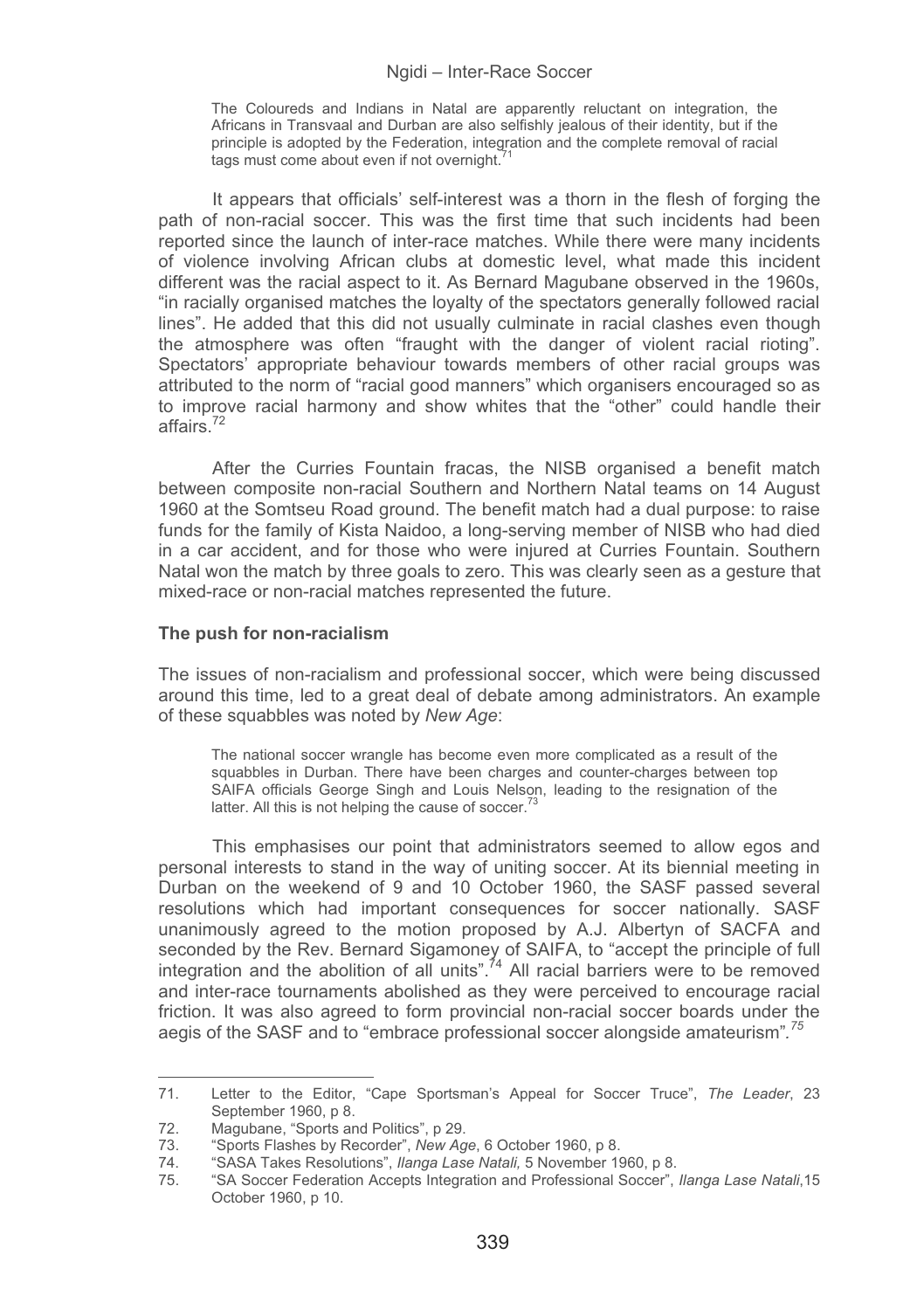For *Ilanga* journalist, O.K. Joe, these "solutions showed that some new and brisk thinking was done by officials" before the meeting.76 S.L. Singh was elected president of the new body; the vice-presidents were Reggie Ngcobo, E.G. Rooks, and A. Christopher; George Singh was the secretary, and Charles M. Pillay was elected treasurer.*<sup>77</sup>* O.K. Joe hoped that the move towards professional soccer would enable players to be taken care of in terms of pay, insurance benefits, coaching and proper administration.<sup>78</sup>

Motholo, an executive member of the Natal African Football Association (NAFA), surprised delegates when he told them that from the African standpoint, professional soccer was already practised; "it is already there", he said, as many clubs were "buying off" top-ranking footballers "quietly".79 Some delegates were sceptical about the idea of pioneering professional football. However, O.K. Joe felt that the move towards professional soccer was a positive development that had the potential to break down existing racial barriers.<sup>80</sup>

The SASF's decision was in part forced by a resolution passed by the FIFA Congress in Rome in August 1960 that any national soccer association seeking affiliation to FIFA had to be "open to all who practise football in that country, whether amateur, 'non-amateur' or professional and without any racial, religious, or political discrimination". The SASF aspired to affiliation to FIFA and thus had to embrace non-racialism. The more immediate consequence of FIFA's resolution was that the FASA, which had an all-white membership, was given one year to abide by this resolution. The apartheid policy of racially segregated sports, however, prevented FASA from abiding by the Rome resolution and FASA was suspended from FIFA on 25 September  $1961$ .<sup>81</sup> For the next three decades, the boycott of South African sport was an important part of the anti-apartheid struggle.<sup>82</sup>

<sup>76. &</sup>quot;SA Soccer Federation Accepts Integration and Professional Soccer", *Ilanga Lase Natali*, 15 October 1960, p 10.

<sup>77. &</sup>quot;SA Soccer Federation Accepts Integration and Professional Soccer", *Ilanga Lase Natali*, 15 October 1960, p 12.

<sup>78. &#</sup>x27;"Give Us Professional Soccer' – is our Plea", *Ilanga Lase Natali*, 12 November 1960, p 12.

<sup>79. &</sup>quot;Africans Should Adopt Professional Soccer", *Ilanga LaseNatali*, 24 October 1960, p 10.

<sup>80. &</sup>quot;Africans Should Adopt Professional Soccer", *Ilanga LaseNatali*, 24 October 1960, p 10.

SASF, after its formation 1951, applied three times to take FASA's place in FIFA. While not succeeding, its persistent protests led to FIFA's adoption of the Rome Resolution which led to FASA's suspension in 1961 for failing to operate as a non-racial association. See P. Darby, "Stanley Rous's 'Own Goal': Football Politics, South Africa and the Contest for the FIFA Presidency in 1974", *Soccer and Society*, 9, 2, April 2008, p 263.

<sup>82.</sup> Opposition to apartheid sport would be led by the South African Council on Sport (SACOS) which was formed on 17 March 1973. "No normal sport in an abnormal society" became their slogan. See A. Desai, K. Reddy, V. Padayachee, and G. Vahed, *Blacks in Whites: A Century of Sporting Struggles in Kwazulu Natal, 1880*–*2002* (University of Natal Press, Pietermaritzburg, 2002), pp 350–359. Apartheid policy did not sit still. In response to growing international pressure, the government was forced to reconsider its policies during the 1970s. In April 1971, the prime minister John Vorster announced his "multi-national" sports policy, in terms of which South Africa's four "nations" could play each other at national level provided there were international competitors as well. Politically, this vision was carried to its extreme with the Bantustan policy that attempted to create homelands for each of South Africa's racial and ethnic groups. There was confusion as the Minister of Sport. Piet Koornhof, gave tacit approval to mixed sport while his officials gave contrary signals. Koornhof told journalist Donald Woods that he could not officially sanction the end of racially segregated sport but that officials would be told to turn a blind eye to the laws. See Booth, *The Race Game*, p 97.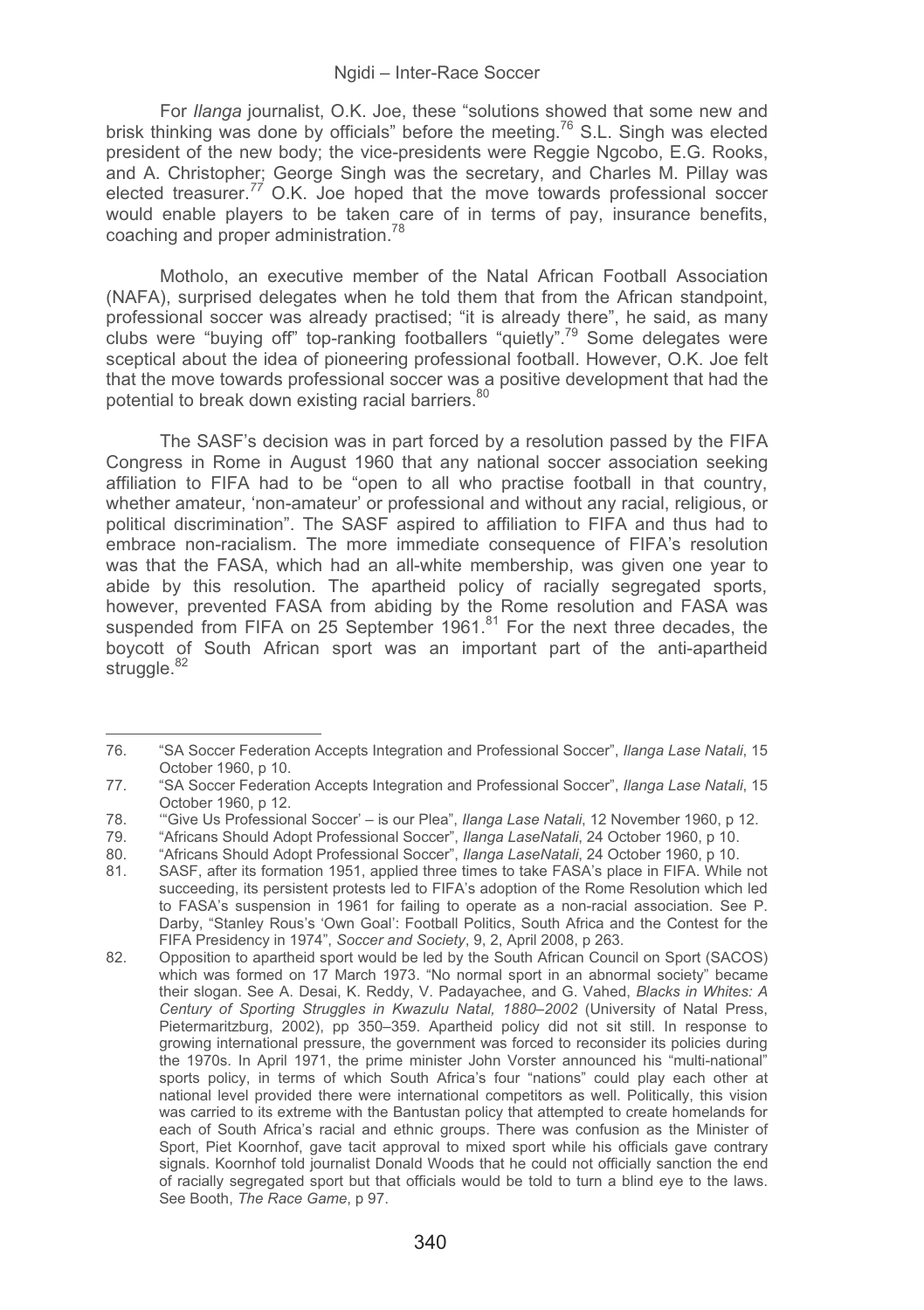Not only did the riots of 1960 mark the end of the Kajee Trophy, but the vision of professional soccer in South Africa also came to fruition when a non-racial South African Soccer League (SASL) was formed the following year (in 1961). The year 1960 also saw important developments on the political front. March 1960 marked the beginning of an international boycott of South African goods in protest against apartheid, while in South Africa it marked the beginning of a three-month boycott of celebrations to mark 50 years of the Union of South Africa on 31 May 1960. The first week of March saw hundreds of Indian and African volunteers lining up outside the Durban City Hall as the Group Areas Board began its hearings. Thousands of anti-apartheid activists spent several months in prison for their part in the protests. It is apposite that the move towards non-racialism should have taken place in 1960, the year in which Indians celebrated the centenary of their arrival in South Africa. The NP government continued to describe Indians as a foreign element that should be repatriated to India. $83$  At various rallies marking this occasion, leaders like Dr G.M. Naicker and Fatima Meer took the opportunity to emphasise that Indians regarded themselves as South African citizens and wanted to be accepted as such.<sup>84</sup> What better way to demonstrate this than to be part of a larger soccer entity even if linking with the ANC politically was not on the agenda.

## **Conclusion**

Judging from newspaper reports, the Kajee Trophy matches were an eagerly anticipated part of the South African soccer scene. They drew large crowds across the black racial divide and registered record-breaking attendance. Although the matches involved African, Coloured and Indian players, they attracted some white spectators too; the colour bar was not part of the stadiums' entry requirements. 85 Fans shared seats and standing space regardless of race. However, this was not the case at matches between white teams at the Kingsmead Football Stadium where black spectators occupied a separate area in the stadium. Under apartheid, Africans, Indians and Coloureds developed parallel sports structures and rarely socialised across racial lines. This fortified race identities. In this context, the interrace tournament was an important initiative. Officials were eventually obliged to blow the final whistle on such games for several reasons.

The matches failed to fulfil the purpose for which they were designed  $-$  to soothe tensions between race groups. At first glance, the design of the matches was not a desirable solution. It is highly likely that Coloured supporters supported the Coloured team, Indians the Indians team and Africans supported "their" team. Local newspapers also perpetuated an "us against them" mentality. The 1960 racial friction at Curries Fountain remains one of the darkest days of South African -----------------------------------------------------------

<sup>83.</sup> The NP's election manifesto stated: "Indians are a foreign and outlandish element which is inassimilable. They can never become part of the country and must, therefore, be treated as an immigrant community. The party accepts as a basis of its policy the repatriation of as many Indians as possible". See A. Desai and G. Vahed, *Monty Naicker: Between Reason and Treason* (Shuter & Shooter, Pietermaritzburg, 2010), p 261.

<sup>84.</sup> For example, speaking in Ladysmith on 12 November 1960, Dr G.M. Naicker, said: "A century is an important milestone in the life of many people. It is time to plan for the future not in isolation but with the rest of South Africa so that we can truly say that we have not only made a fitting contribution in a multi-racial society but that we were the joint architects of a truly non-racial democracy … We as a community have never asked for preferential treatment as a minority group." See Desai and Vahed, *Monty Naicker,* pp 366–367.

<sup>85.</sup> In a famous 1962 case, State vs Brandsma, goalkeeper Koos Brandsma of Lincoln City was charged for playing at a venue which was not a declared white area, Brandsma being white. Brandsma was defended by Enver Hassim and was acquitted on appeal. See "A Tribute to Comrade Enver Hassim", *Apdusa Views*, 97, December 2010.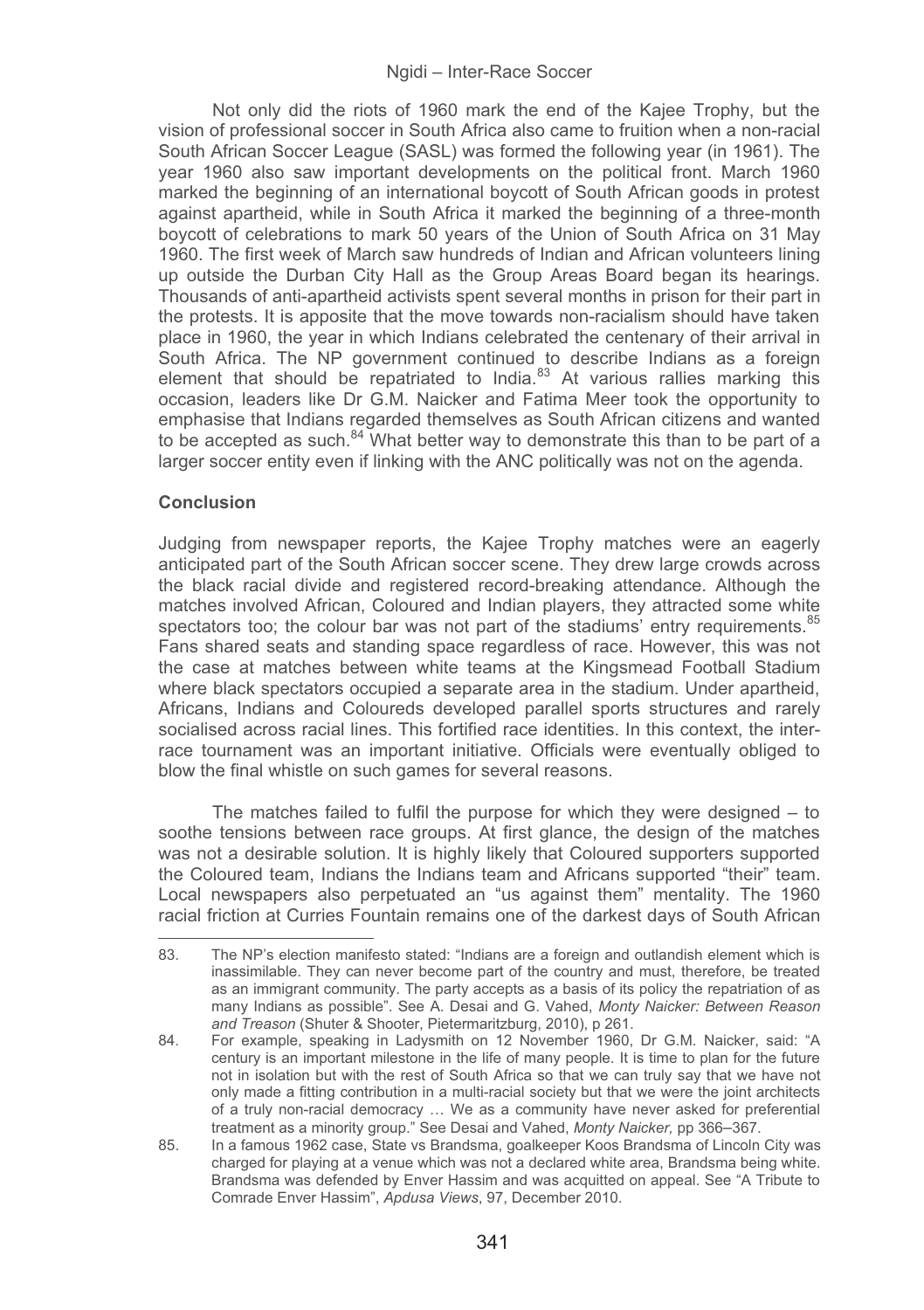soccer history, not only because of what happened, but because of the implications for the broader project of improving relations across the race groups. In the context of existing tensions between Indians and Africans, this was untenable to organisers who came to believe that the "mixed teams" organised by both the Transvaal and Natal Inter-race Boards were preferable to the racial matches. They were not a frequent occurrence but helped to pave the way for non-racial soccer in the 1960s.

Inter-race matches contradicted the path to non-racial football being charted by Dennis Brutus and other outstanding fighters for non-racial sport in South Africa. They sent delegates to the world Olympic Committee and FIFA in the late 1950s to arque that apartheid South Africa should be barred from international sport. These two bodies were influential in removing South Africa from the international arena. It therefore followed that local sporting associations should lead by example and eradicate segregated sport within the country.

The "wind of change" was already blowing away racialisation in other "black" sporting codes such as boxing, tennis and cricket. Soccer, the so-called national sport of black South Africans, was late on the scene but followed the same path with the introduction of non-racial professional soccer. After heated arguments between 1958 and 1960, professional soccer materialised in Natal. The parent body, SASF, launched the non-racial South African Soccer League (SASL). The eradication of "race" from black soccer was a powerful statement of intent in the long journey to non-racial soccer in South Africa, coupled with international recognition. It was only in 1991, when SAFA adopted non-racial principles and reaffiliated to FIFA, that South Africa took its first steps towards genuine, non-racial soccer and international competition.

# **Abstract**

The 1950s were witness to experiments in "inter-race" soccer<sup>86</sup> because raciallybased African, Indian, and Coloured teams played against each other at provincial and national levels. Sports officials felt that this was a positive development as teams were breaking racial barriers. However, as the decade wore on and the Defiance Campaign of 1952 and the Treason Trial (1956–1961) heightened political consciousness, sports officials and many activists came to believe that racialised teams were anomalous and were in fact exacerbating race consciousness. The fears of critics of inter-race soccer matches materialised when riots broke out at a soccer match between the South African Indian XI and the South African Africans XI at Curries Fountain, Durban, on 31 July 1960. These riots took on racial overtones. This article discusses the inauguration of inter-race tournaments, the riots themselves, and the aftermath of the riots. A key argument is that the riots played an important role in bringing about non-racial football in South Africa in the 1960s.

**Key words:** Sport and politics; inter-race football; July 1960 riots; non-racial football; South African Football Association (SAFA).

# **Opsomming**

<sup>86.</sup> Soccer and football are used interchangeably in this article. Football is the official name and is used mostly in European countries, whereas soccer is used more commonly in America and Australia.